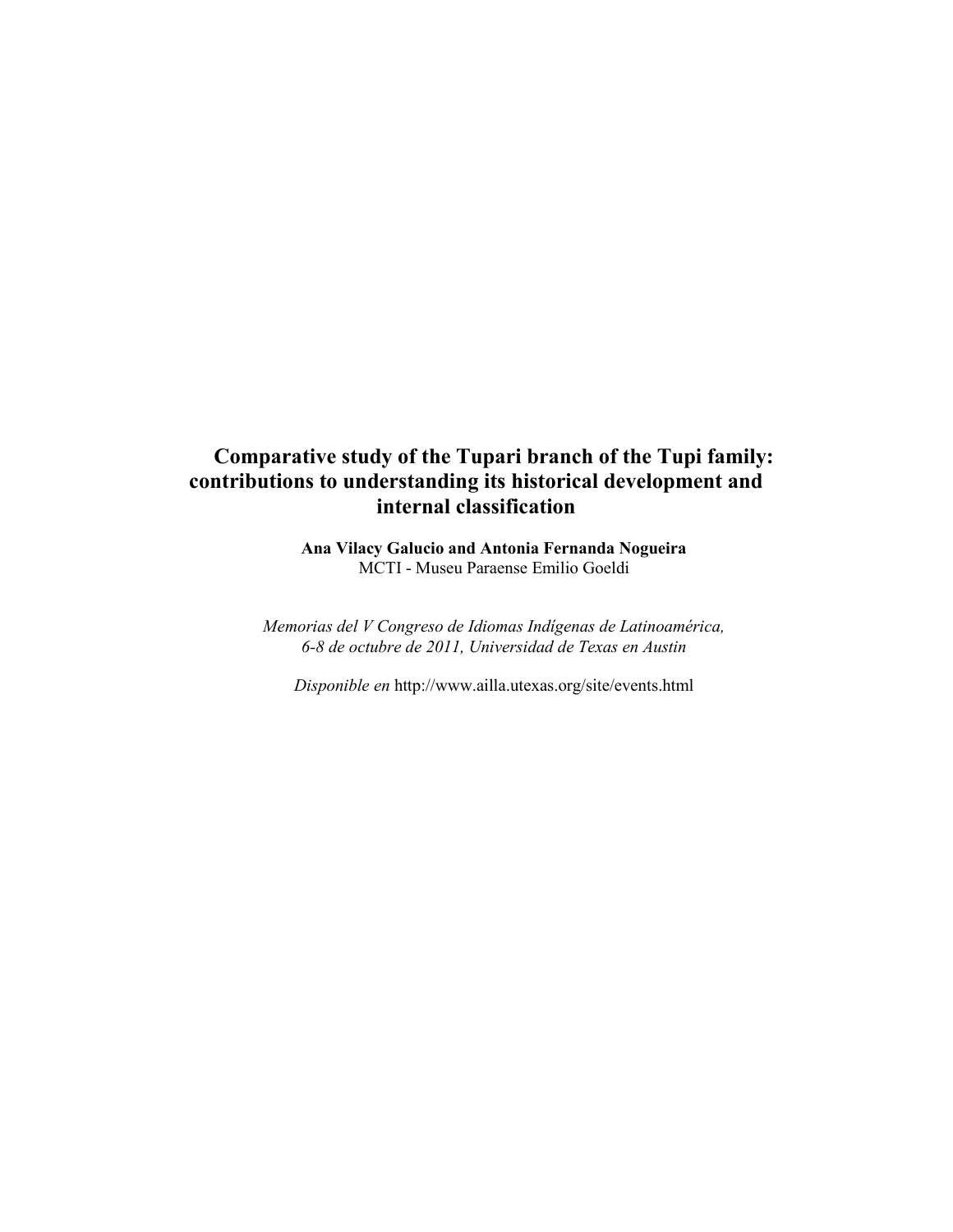# **Comparative study of the Tupari branch of the Tupi family: contributions to understanding its historical development and internal classification**[∗](#page-1-0)

**Ana Vilacy Galucio and Antonia Fernanda Nogueira** MCTI - Museu Paraense Emilio Goeldi [avilacy@museu-goeldi.br](mailto:avilacy@museu-goeldi.br) [fernandapakori@gmail.com](mailto:fernandapakori@gmail.com)

**Key words:** Tupi, Tupari languages, reconstruction, internal classification.

# **1. Introduction**

 $\overline{a}$ 

The Tupi linguistic family is one of the largest linguistic groups spoken in South America, and it is composed of ten smaller branches that together comprise about 45 languages (not counting the difference among dialects spoken by distinct ethnic groups): Arikém, Mondé, Puruborá, Ramarama, Tupari, Mundurukú, Jurúna, Awetí, Mawé (Sateré), and Tupí-Guaraní. The first five of these families are spoken exclusively in the current state of Rondônia, Brazil, which, because of the time depth of the Tupi diversity there, has, for many years, often been considered as the original "homeland" for the Tupi languages (Métraux, 1928; Rodrigues, 1964). Figure 1 below presents a schematic graph of the genetic relationship and subclassification among the 10 branches of Tupi. This graph reflects previous comparative works on Tupi (Moore and Galucio, 1994; Rodrigues, 1964, 1980, 1984/1985, 2002, 2005, 2007; Rodrigues and Dietrich, 1997), but it especially includes new information for internal subgroupings inside the large Tupi family (Drude, 2006; Gabas Jr., 2000; Galucio and Gabas Jr., 2002, Moore, 2005; Moore and Galucio, 1994; Picanço, 2010; and the preliminary findings presented in section 2.3 below) that reflects more recent results of the Tupi Comparative Project ongoing at the Museu Goeldi, in cooperation with Tupi specialists from various institutions, since [1](#page-1-1)998.<sup>1</sup>

<span id="page-1-0"></span><sup>∗</sup> This study was made posible by the support of FUNAI (Brazil) authorization no. 119/AAEP/10, CNPq (Brazil) grant 570757/2008-1, CAPES-Departamento de Linguística/USP and the ERC Traces of Contact Project at Radboud University. The authors would like to acknowledge Ellison Santos for helping with the

<span id="page-1-2"></span><span id="page-1-1"></span>figures, Denny Moore and Hein van der Voort for a careful and helpful revision.<br><sup>1</sup> The permanent members of the informal Tupi Comparative Project are Ana Vilacy Galucio for the Puruborá and Tupari branches; Carmen Rodrigues for the Juruna branch; Denny Moore for the Mondé branch; Gessiane Picanço for the Munduruku branch; Luciana Storto for the Arikém branch; Nilson Gabas Jr. for the Ramarama branch; Sebastian Drude for Aweti branch and also Paraguayan Guaraní (Tupí-Guaraní); and Sérgio Meira for the Mawé branch. Other members that have collaborated with specific languages include Didier Demolin for Wayoro, and Mariana Lacerda for Suruí of Rondônia.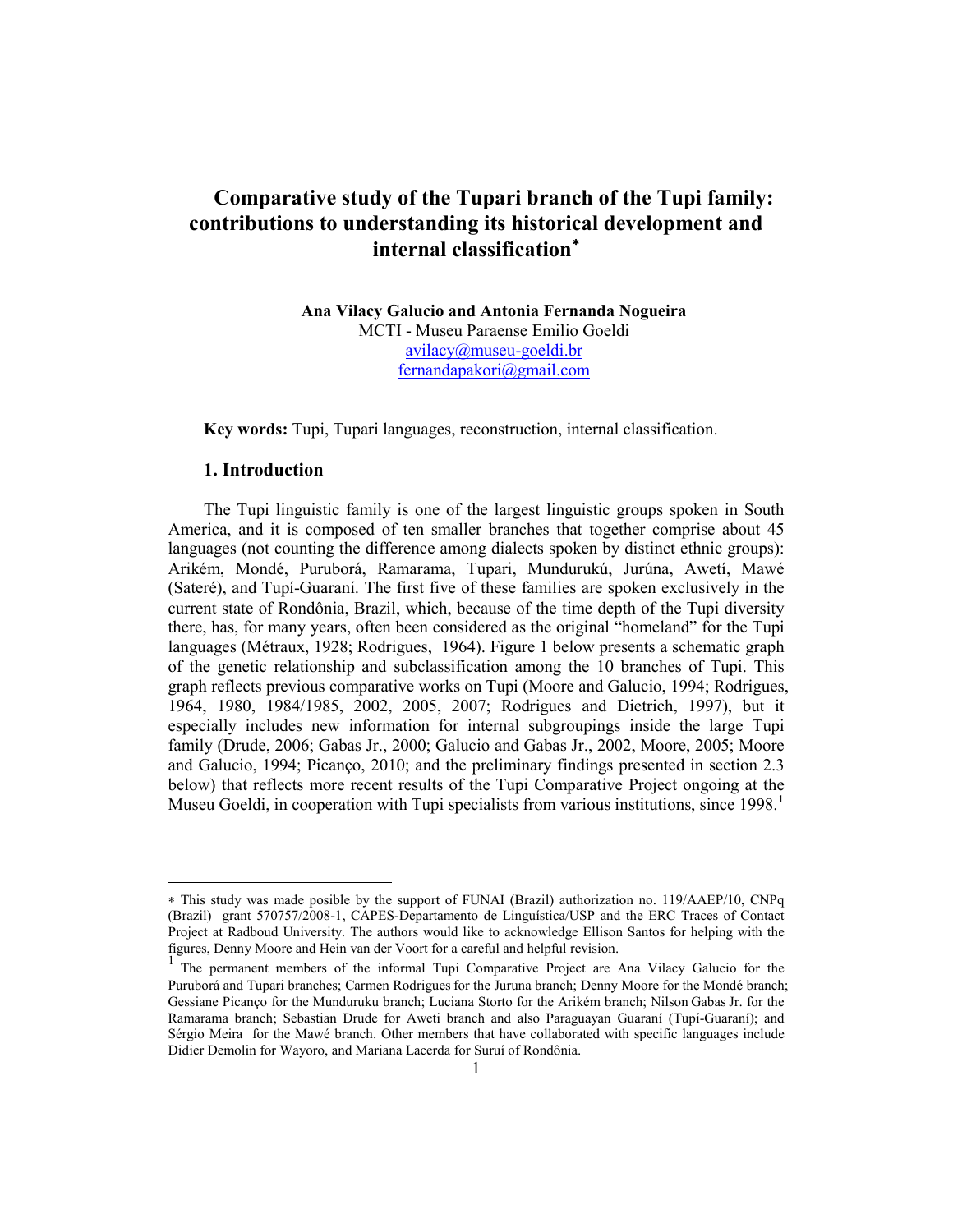*Figure 1. Internal classification of the Tupi family (based on the Tupi Comparative Project) [2](#page-1-2)*



This paper presents the results of recent comparative studies within the Tupari branch of the Tupi family. In section 2, we give a brief overview of the Tupari branch and languages, introduce our comparative corpus and discuss the application of a lexicostatistic analysis to the Tupari languages. Section 3 focuses on the phonological comparison and reconstruction of the ancestral language, Proto-Tupari, highlighting the differences between the current work and Moore and Galucio's (1994) proposal. In section 4, we add comparative analysis and reconstruction of morphosyntactic aspects of the Tupari languages, especially the personal pronominal markers, and the valence and category changing morphemes (causative, intransitivizer, and nominalizer). We close the paper in section 5 with a discussion of the challenges we met in our attempt at an internal classification of the Tupari family according to the phonological and morphological processes of linguistic change identified in our comparison.

#### **2. Overview of the Tupari branch**

The Tupari branch is composed of the languages Akuntsú, Makurap, Mekens, Tupari, and Wayoro, all of them spoken in the state of Rondônia (Brazil), in different indigenous territories (*Terras Indígenas – TI*) and municipalities. The current location of the five Tupari groups are indicated on the map (figure 2): (1) Terra Indígena Rio Omere, which is the area of the Akuntsú speakers, (3) Terra Indígena Rio Mekens, where the Mekens live, (5) Terra Indígena Rio Branco, where there are Makurap and Tupari speakers, and (6) Terra Indígena Rio Guaporé where we find Wayoro, Makurap and Tupari speakers.

<span id="page-2-0"></span> $2$ <sup>2</sup> The dotted lines under the Tupi-Guarani node indicate that the complete list of languages does not fit into the reserved space in the diagram, and that we regard the validity of the differing classifications of its subgroupings as still unresolved.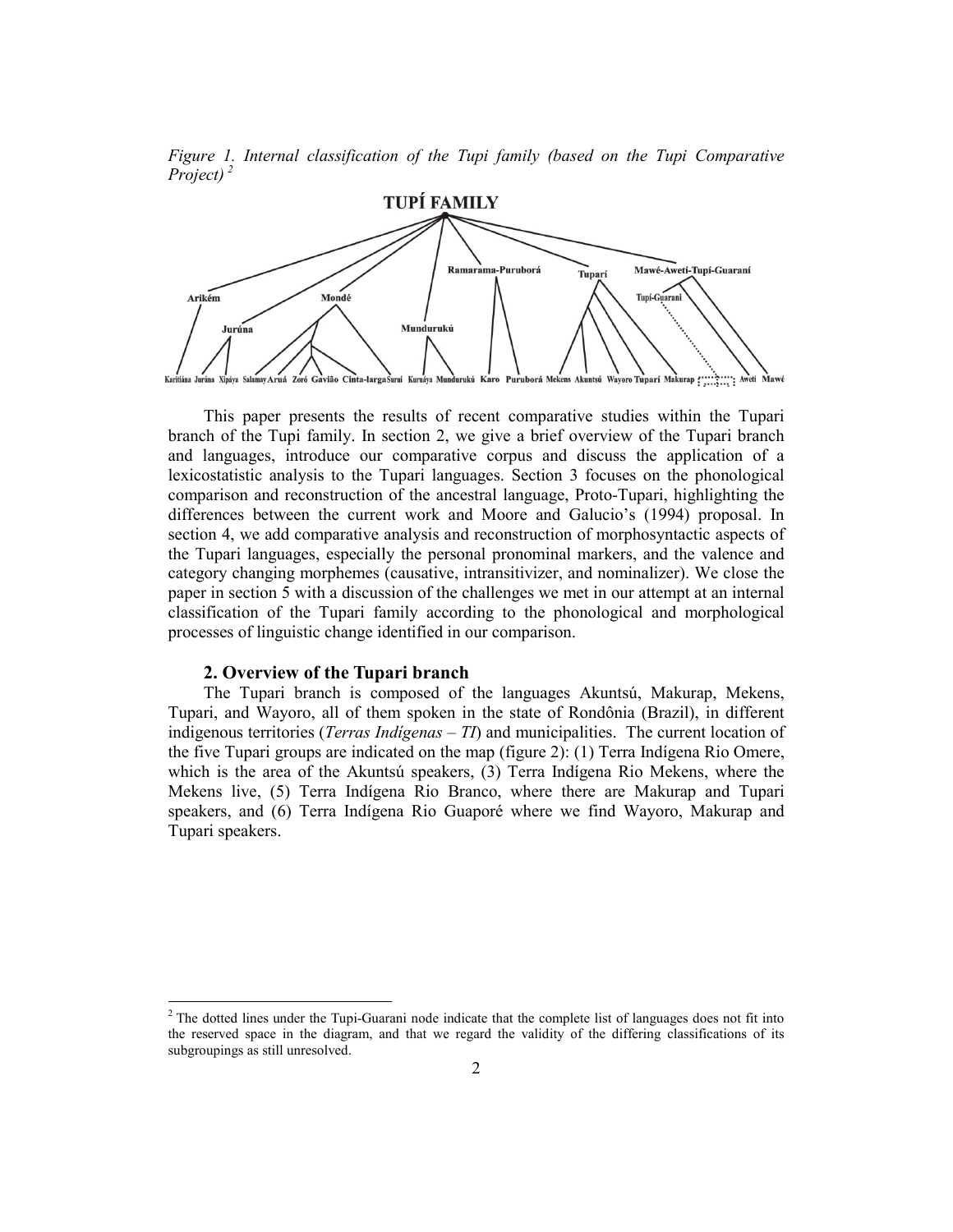

*Figure 2. Map of Rondônia, with indication of indigenous reserves* (*by Willem Doelman, in van der Voort 2004).*

The study of the Tupari branch and the reconstruction of its historical development play a crucial role for the reconstruction of Proto-Tupi, since, besides Tupí-Guarani, it is the Tupian family with the most individual languages still spoken today. The Tupari languages also show a level of diversity among them that suggests a considerable time depth of divergence.

The first comparative study of the Tupari languages was done by Moore and Galucio (1994). They proposed a reconstruction of the consonants and vowels of the proto-language of the branch, Proto-Tupari. After that, there have been only two related publications, which are restricted to comparing the Tupari language (not other languages of the Tupari branch) to languages of the Tupi-Guarani branch (Alves 2002, Rodrigues 2002).

In the last years, a number of descriptive works on all five languages of the branch have appeared: on Makurap (Braga 1992, 2005), Mekens (Galucio 2001, 2002, 2011), Tupari (Alves 2004, Seki 2002), Akuntsú (Aragon 2008; Aragon and Carvalho, 2007), and Wayoro (Nogueira 2010, 2011). These new sources have enabled us to conduct further phonological and morphosyntactic comparative research, significantly improving our understanding of the Tupari languages (Galucio and Nogueira 2007, Nogueira 2007, 2008; Nogueira and Galucio, *to appear*).

## **2.1 The Tupari languages**

#### *2.1.1Akuntsú*

<span id="page-3-0"></span>There are only five people left of the Akuntsú population, according to the 2010 FUNASA's<sup>[3](#page-2-0)</sup> report (ISA, 2012). These five Akuntsú speakers are the survivors of a genocide that took place in the last decade of the 20th century, and which was responsible for the drastic decimation of the people. The Akuntsú now live in the Terra Indígena Rio

 <sup>3</sup> FUNASA stands for *Fundação Nacional de Saúde*, the Brazilian Government agency responsible for providing health care for the indigenous population.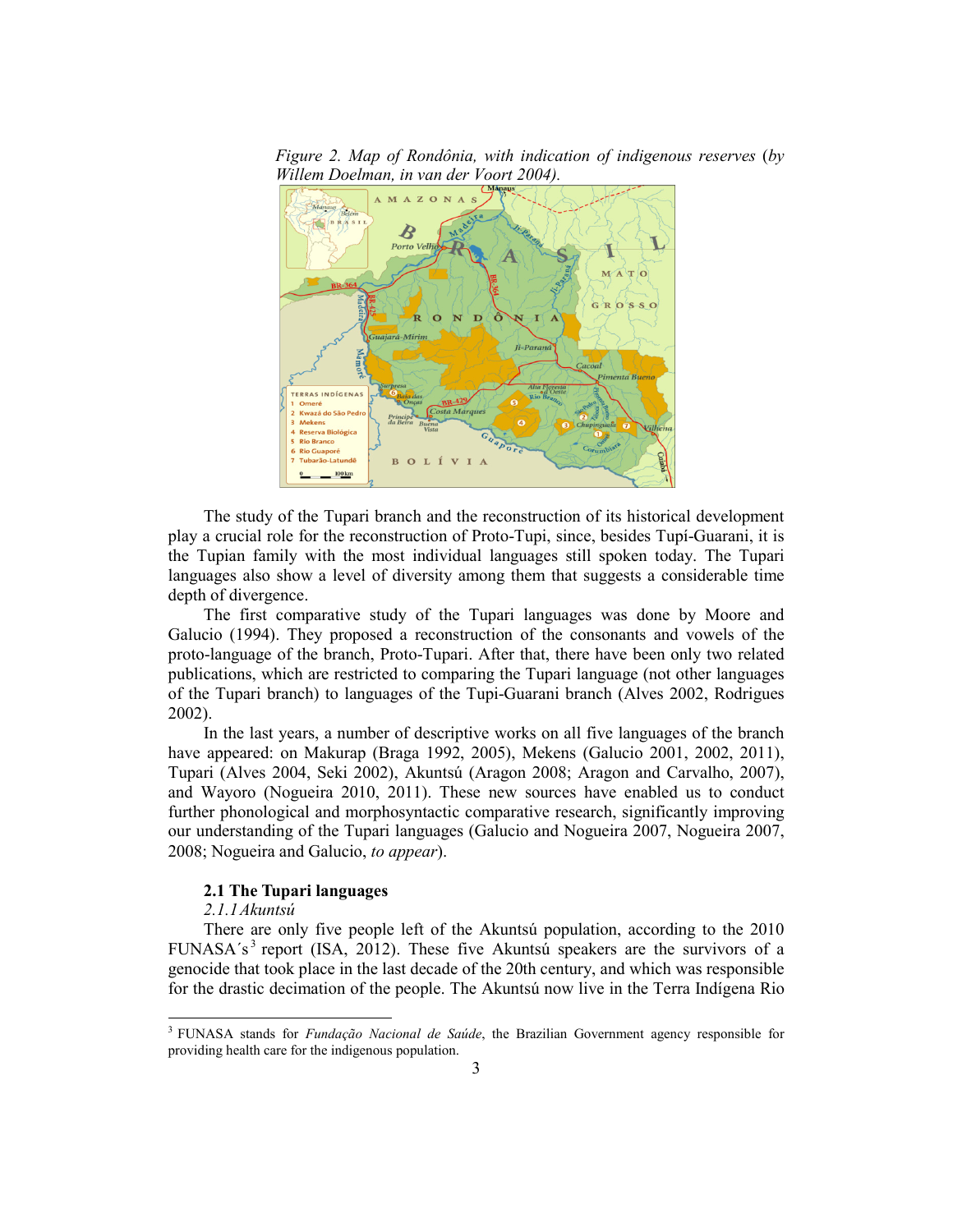Omerê (Rondônia), together with a small group of Kanoê (isolate) speakers, and under constant care of the National Foundation for Indigenous Affairs (FUNAI).

The Akuntsú is the most understudied of the Tupari languages. In addition to a brief paper discussing the Akuntsú status as an independent language or as a dialect of Mekens (Gabas Jr., 2005), there is only a short paper touching on phonetic properties of Akuntsú vowels (Aragon and Carvalho, 2007), and a Master's thesis that describes some aspects of Akuntsú phonetics, phonology, morphology, and syntax (Aragon, 2008).

## *2.1.2 Makurap*

The Makurap population totals 478 people, according to FUNASA´s 2010 report (ISA, 2012). They live in two indigenous territories in the state of Rondônia: *Terra Indígena Rio Branco*, and *Terra Indígena Rio Guaporé*. There is no exact information on the number of speakers in the Terra Indígena Rio Branco, as for the Terra Indígena Guaporé, where the great majority of the Makurap live, a careful survey by Denny Moore in 2010 counted 30 fluent Makurap speakers, aside from 26 semi-fluent speakers and 63 passive bilinguals. Braga has done descriptive work on Makurap phonology and morphosyntax (Braga, 1992, 2005).

#### *2.1.3 Mekens*

The Mekens population (auto-identified as Sakurabiat) totals 161 people, living in the *Terra Indígena Rio Mequens*, according to FUNASA´s 2010 report (ISA, 2012). The last survey done by Galucio in 2010 counted 23 fluent speakers of Mekens. The new generation is not learning the language. There is a description of Mekens phonology and morphosyntax (Galucio, 2001), a collection of traditional narratives (Galucio, 2006), and a number of papers on specific grammatical topics, by the same author.

## *2.14 Tupari*

The Tupari population adds up to 517 people, living principally in the *Terra Indígena Rio Branco*, with some in the *Terra Indígena Rio Guaporé* (FUNASA, 2010 apud ISA, 2012). There are speakers of the language in both areas, but we only have information about the latter, where there are seven fluent speakers, eight semi-fluent speakers, and fifteen passive bilinguals. The major source of information about Tupari are Alves (2004) and Seki (2002) for phonology and morphology, and a literacy book (Seki, 2003).

#### *2.1.5 Wayoro*

The Wayoro now number 215 people, living in the *Terra Indígena Rio Guaporé*, and in the town of *Rolim de Moura do Guaporé*. Nowadays there are only five fluent speakers of Wayoro, together with another three semi-fluent speakers and eight passive bilinguals, and there has been no transmission of the language to the new generations, who now learn Portuguese as their first language. With regard to linguistic studies, two Master's theses about the phonology and morphosyntax of Wayoro were concluded recently (Nogueira, 2011; Santos, 2010).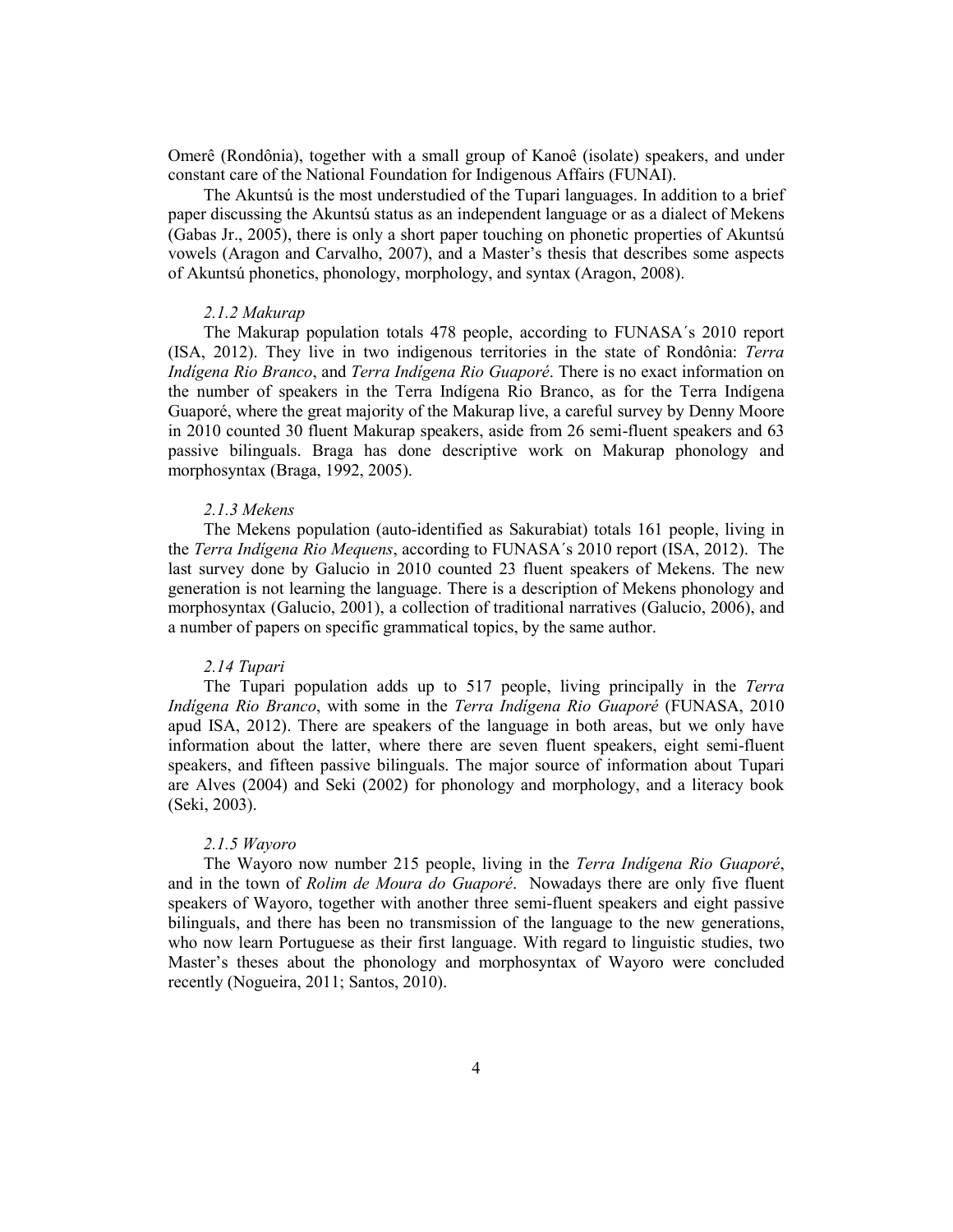## **2.2. Phonological charts in the five Tupari languages**

For the definition of consonants and vowels in the five Tupari languages, we generally adopted the phonological charts presented by the principal researchers of these languages. There are a few cases where our data and/or the data supplied in the consulted material indicated a different possibility of analysis. In these cases, we adapted the charts in order to reflect this situation.

## *2.2.1 Akuntsú*

Aragon (2008) posits a series of 11 consonantal phonemes for Akuntsú, as shown in table 1.

| Tuble 1. Analysia consonants (Aragon, 2000) |     |   |   |                                                         |  |  |   |         |
|---------------------------------------------|-----|---|---|---------------------------------------------------------|--|--|---|---------|
|                                             |     |   |   | Bilabial Alveolar Alveopalatal Palatal Velar Labiovelar |  |  |   | Glottal |
| Plosive<br>Affricate                        | and |   |   |                                                         |  |  |   |         |
| Nasal                                       |     | m | n |                                                         |  |  |   |         |
| Approximant                                 |     |   |   |                                                         |  |  | W |         |

*Table 1: Akuntsú consonants (Aragon, 2008) [4](#page-3-0)*

According to Aragon (2008), the labiovelar consonants are analyzed as alophones of the phoneme /w/. For instance, the word for 'speak' is transcribed phonologically as /erewa/, but phonetically as [erek<sup>w</sup>a]. The Akuntsú data we examined (Aragon, 2008; and a lexical list collected by Gabas Jr.) suggests the existence of a labiovelar series of phonemes<sup>[5](#page-5-0)</sup>. Thus, based on the distribution of  $[k^w]$ ,  $[g^w]$ , and  $[w]$  in Akuntsú, and on the groups of correspondences in the five Tupari languages, a labiovelar consonant  $/k^w$  in the phonological chart seems justified, as indicated in table 2 below. The labiovelar consonant  $[k^w]$  of Akuntsú corresponds regularly to labiovelar consonants in the other Tupari languages that have this series.

|             | <b>Bilabial</b> |   | Alveolar Alveopalatal Palatal Velar Labiovelar |  |       | <b>Glottal</b> |
|-------------|-----------------|---|------------------------------------------------|--|-------|----------------|
| Plosive     |                 |   |                                                |  | $k^w$ |                |
| Affricate   |                 |   |                                                |  |       |                |
| Nasal       | m               | n |                                                |  |       |                |
| Tap         |                 | r |                                                |  |       |                |
| Approximant |                 |   |                                                |  | w     |                |

*Table 2: Suggested revision of Akuntsú consonant chart* 

<sup>&</sup>lt;sup>4</sup> We kept the classification of the consonants in the phonological charts as they were presented in the original work cited.

<span id="page-5-1"></span><span id="page-5-0"></span><sup>&</sup>lt;sup>5</sup> According to Aragon (2008:49), the phones  $[k^w]$ ,  $[g^w]$  and  $[w]$  are allophones of the phoneme /w/ and are distributed as follows: a) in the beginning of the word  $[k^w]$ ,  $[g^w]$  and  $[w]$  are in free variation, as in 'to fly'  $[$ 'k<sup>w</sup>aka] ~  $[$ 'g<sup>w</sup>aka] ~  $[$ 'waka]; b) [kw] and  $[$ gw] also alternate in intervocalic environment, as in 'peanuts'  $[\text{arab}^{\text{w}}\text{i}] \sim [\text{arab}^{\text{w}}\text{i}]$ ; c)  $[\text{w}]$  occurs in other environments, as in 'bird (sp.)'  $[\text{watawa}]$  and 'fly (sp.)'  $[\text{awi}]\text{ab}$ . Note that the data in (c) also include environments described in (a) and (b), showing possible contrast.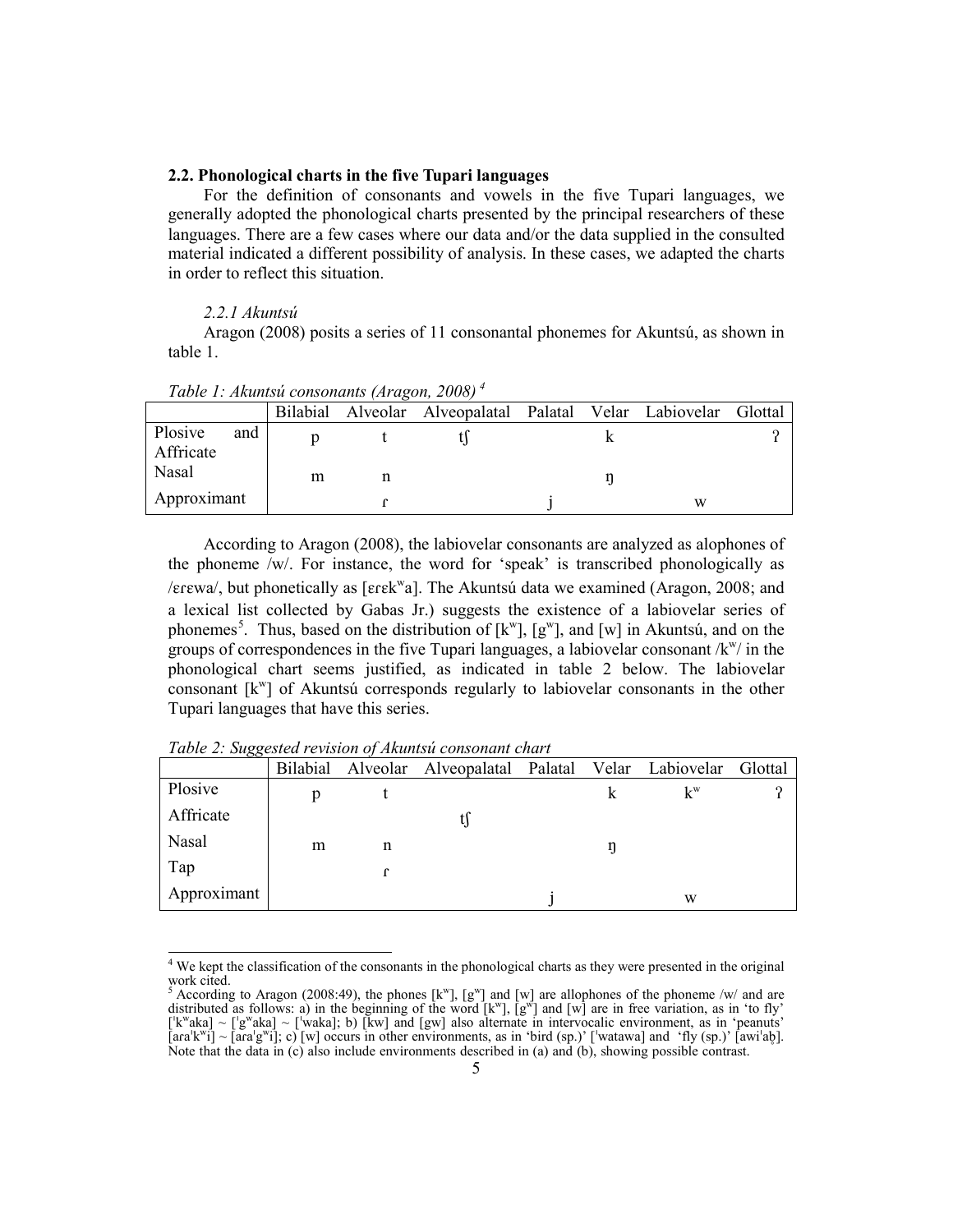## *2.2.2 Makurap*

Braga (1992) presents a chart of 10 consonants for Makurap. The relevant difference with Akuntsú is that Makurap does not have the glottal and labiovelar stops. The other differences with Akuntsú in the chart are just visual differences due to the form of presentation.

|             |   |   | Bilabial Alveolar Alveopalatal Palatal | Velar |  |
|-------------|---|---|----------------------------------------|-------|--|
| Plosive     |   |   |                                        |       |  |
| Nasal       | m | n |                                        |       |  |
| Affricate   |   |   |                                        |       |  |
| Tap         |   |   |                                        |       |  |
| Approximant | W |   |                                        |       |  |

*Table 3: Makurap Consonants (Braga, 1992)* 

#### *2.2.3 Mekens*

Galucio (2001) posits 14 consonantal phonemes for Mekens. The major differences with Akuntsú and Makurap are the inclusion of two voiced plosives, an alveolar fricative, and a nasal labiovelar, as well as the absence of an affricate. *Table 4. Mekens consonants (Galucio, 2001)*

|                   | <b>Bilabial</b> | Alveolar | Palatal |   | Velar Labiovelar             | Glottal |
|-------------------|-----------------|----------|---------|---|------------------------------|---------|
| Plosive           | р               |          |         |   | $k^w$                        | (?)     |
|                   | b               |          |         | g |                              |         |
| Nasal             | m               | n        |         | ŋ | $\mathbf{\eta}^{\mathrm{w}}$ |         |
| Fricative         |                 | S        |         |   |                              |         |
| Tap/liquid        |                 | r        |         |   |                              |         |
| Approximant/Glide |                 |          |         |   | W                            |         |

## *2.2.4 Tupari*

Alves (2004) also presents a chart composed of 14 consonants for Tupari. Similarly to Makurap, there are no labiovelar consonants. In addition to the affricate also seen in Akuntsú and Makurap, Tupari has two fricatives: an alveolar /s/ like Mekens, and a glottal /h/, which does not appear in the other languages. In the voiced stop series only the bilabial /b/ appears.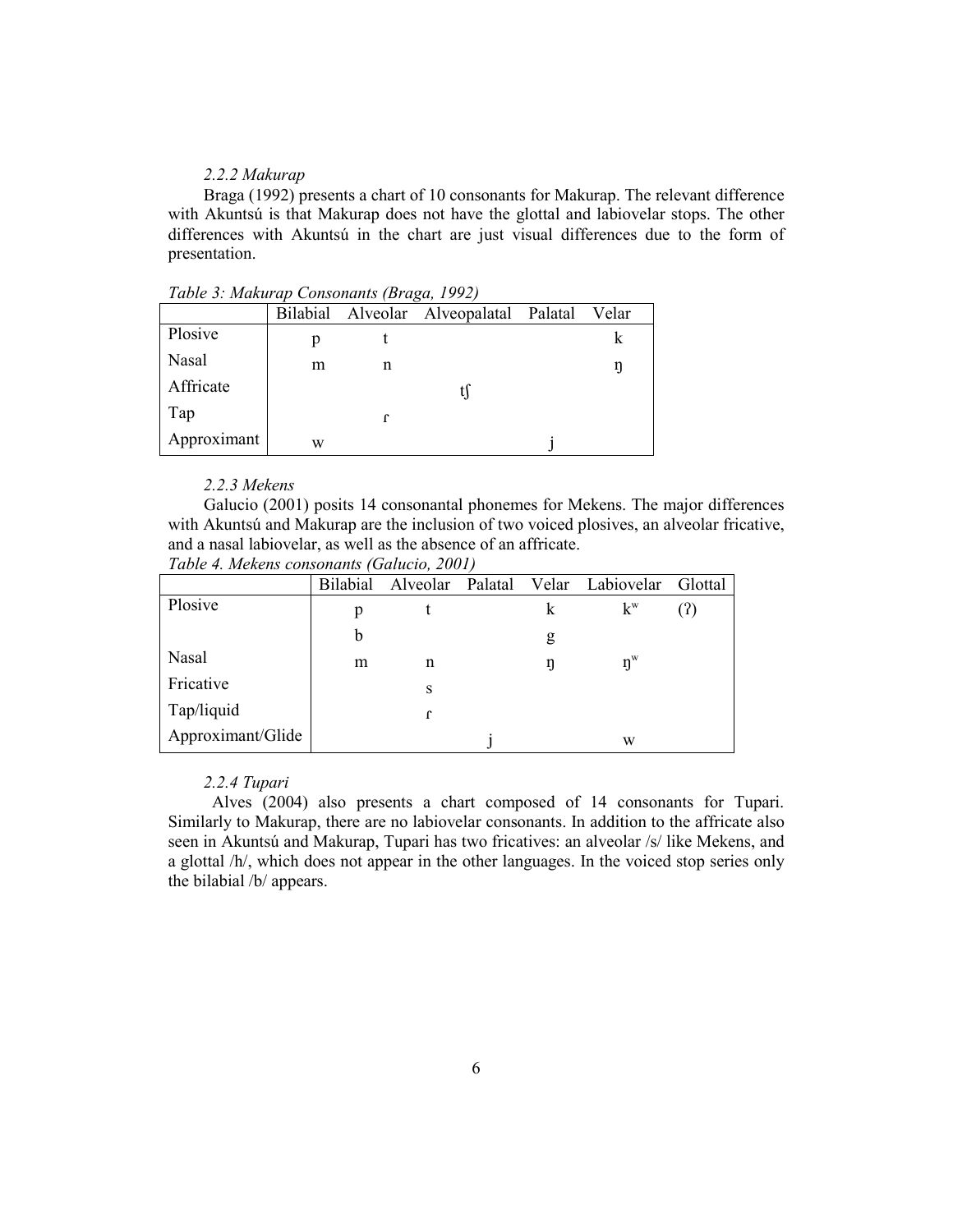*Table 5. Tupari consonants (Alves, 2004)*

|             | Bilabial |   | Alveolar Alveopalatal Palatal Velar |   | Glottal |
|-------------|----------|---|-------------------------------------|---|---------|
| Plosive     | p        |   |                                     |   |         |
|             | b        |   |                                     |   |         |
| Nasal       | m        | n |                                     | ŋ |         |
| Fricative   |          | S |                                     |   | h       |
| Affricate   |          |   |                                     |   |         |
| Approximant | W        |   |                                     |   |         |

#### *2.2.5 Wayoro*

Nogueira (2011) describes 14 consonantal phonemes for Wayoro. It shows a complete series of labiovelar consonants, including the voiced stop  $/g^w$ . In the nasal series, there is a palatal nasal  $/p/$ , which corresponds to the palatal approximant in the other languages. The choice of  $/p/$  to represent the phoneme is this case reveals only a difference of analysis in the representation, since the allophones of that phoneme are similar in all five languages. Wayoro shows the affricate  $/t\int$  also present in Akuntsú, Makurap, and Tupari. The bilabial fricative  $\beta$  corresponds to the approximant /w/ in the other languages. In the voiced stop series, only the velar and labiovelar occur.

*Table 6. Wayoro consonants (Nogueira, 2011)*

|           | Bilabial |              | Alveolar Alveopalatal Palatal Velar Labiovelar |   |   |                              |
|-----------|----------|--------------|------------------------------------------------|---|---|------------------------------|
| Plosive   | p        |              |                                                |   | k | $k^w$                        |
|           |          |              |                                                |   | g | $g^w$                        |
| Nasal     | m        | n            |                                                | J | ŋ | $\mathbf{\eta}^{\mathrm{w}}$ |
| Affricate |          |              | t)                                             |   |   |                              |
| Tap       |          | $\mathbf{r}$ |                                                |   |   |                              |
| Fricative | ß        |              |                                                |   |   |                              |

#### **2.2. Comparative corpus**

Since Moore and Galucio's (1994) seminal reconstruction of Proto-Tupari, more lexical and morphosyntactic data for the five Tupari languages became available. In order to revise that first reconstruction, we compiled an extended comparative database that allowed for more extensive phonological and morphosyntactic research on the Tupari branch. We added new lexical material for the four languages compared in Moore and Galucio´s work, and included data for Akuntsú, which was not known back in 1994.

The sources for our comparative database were the following: for Akuntsú, a lexical list recorded by Nilson Gabas Jr. in 1995, and Aragon's (2008) Master's thesis; for Makurap, Tupari, and Wayoro, lexical lists from the Museu Goeldi's archive, in addition to information provided by Nogueira from her field notes for Wayoro; for Mekens, the Mekens database compiled by Galucio, from her own field research.

We compiled a comparative database for the Tupari branch that comprises 857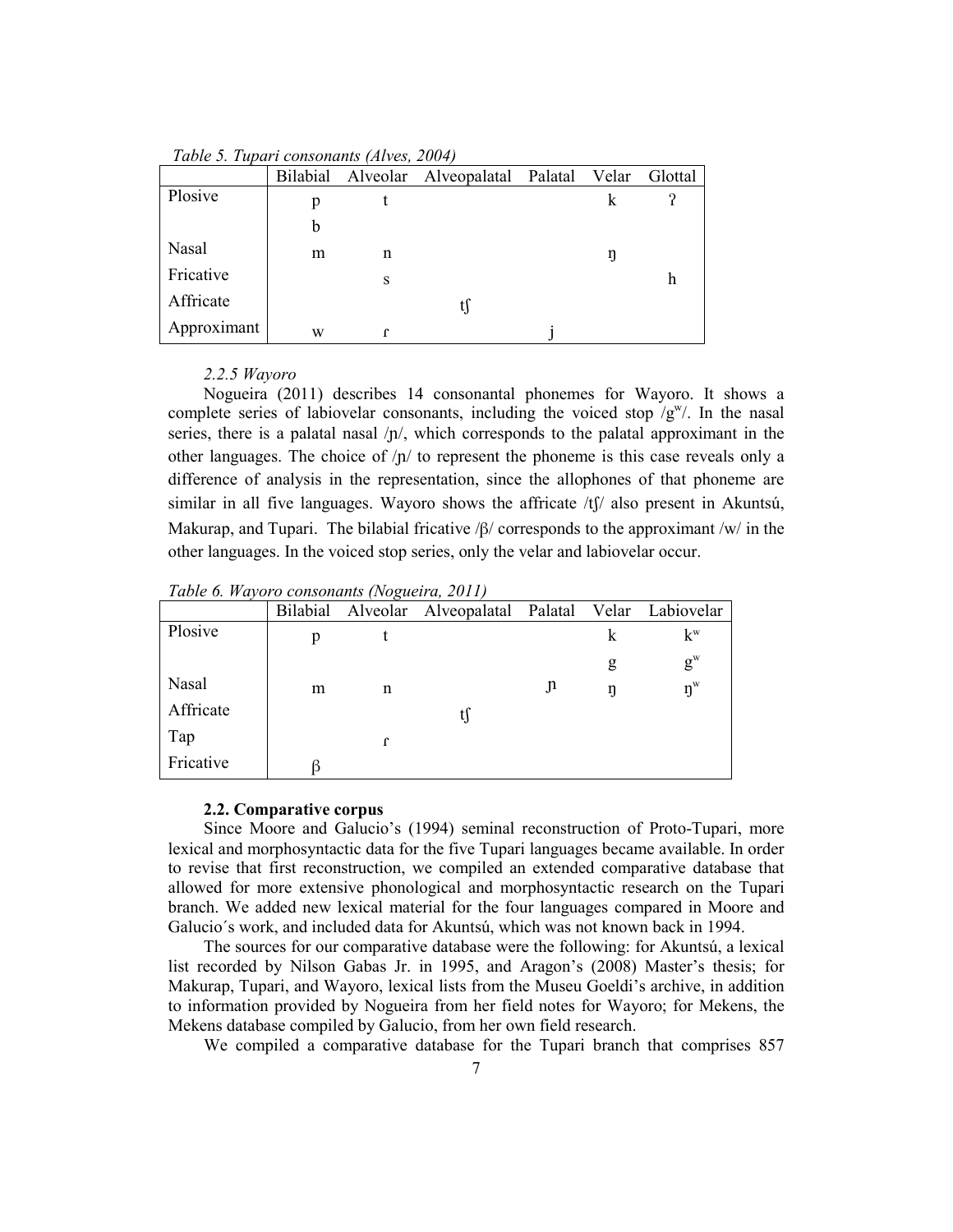lexical items, although the lexical list has not been completed for all five languages. We counted as an entry those lexical items that are filled in for at least two of the five languages. The number of entries for each language is as follows: 253 lexical entries for Akuntsú, 371 for Makurap, 387 for Wayoro, 525 for Tupari, and 798 for Mekens.

From those 857 lexical entries in the comparative database, 258 items were identified as cognates, again not all of them are present in all the languages. The distribution of these cognate sets is: 73 cognate sets in only two languages, 68 cognate sets in three of the languages, 63 cognate sets in four languages, and 54 cognate sets in all five languages. We computed all of these sets in our final list of cognates, adding up to the total of 258 items.

With the addition of the new material, the current list of cognate sets has 133 more lexical entries than the list used in the previous reconstruction of Proto-Tupari (Moore and Galucio, 1994), which had only 125 cognate sets. The number of cognate sets was considerably augmented for all the languages, as can be observed in table 7, which shows a comparison between Moore and Galucio's list of cognates and our current list.

|         | Galucio<br>Moore<br>and |                  |
|---------|-------------------------|------------------|
|         | 1994)                   | Our current list |
| Akuntsú |                         | 158              |
| Makurap | 87                      | 198              |
| Mekens  | 93                      | 235              |
| Tupari  | 93                      | 235              |
| Wayoro  | 111                     | 231              |

*Table 7. Number of cognate sets for the Tupari languages*

#### **2.3. Lexicostatistic comparison of the Tupari languages**

The genetic relation of the five Tupari languages has been assessed before (Hanke *et al*., 1958; Rodrigues, 1964; Moore and Galucio, 1994; Cabral and Aragon, 2005; Gabas Jr., 2005), but the internal classification of the family is still unclear.

We applied a basic lexicostatistical analysis in order to evaluate the percentage of shared vocabulary among all five languages. Due to limits of space we present only a summary of this lexicostatistical comparison here, a complete analysis is the subject of another paper in progress.We extracted from our comparative corpus, a "Swadesh List" based on the list of 100 items proposed by Morris Swadesh (1955) as the basic vocabulary more resistant to borrowing and relatively more stable over time. The lexicostatistical principles as defined by Swadesh (1955) states that the percentage of shared retentions in the basic vocabulary can be seen as an indication of the degree of genetic relationship among the languages under consideration.

For this work, the analytical procedures we followed included completing the Swadesh list for the five Tupari languages, identifying the cognate sets for each entry, and applying statistical analysis to calculate the percentage of shared cognates for each pair of languages (table 8). The higher the number of shared vocabulary, the closer the two languages are proposed to be.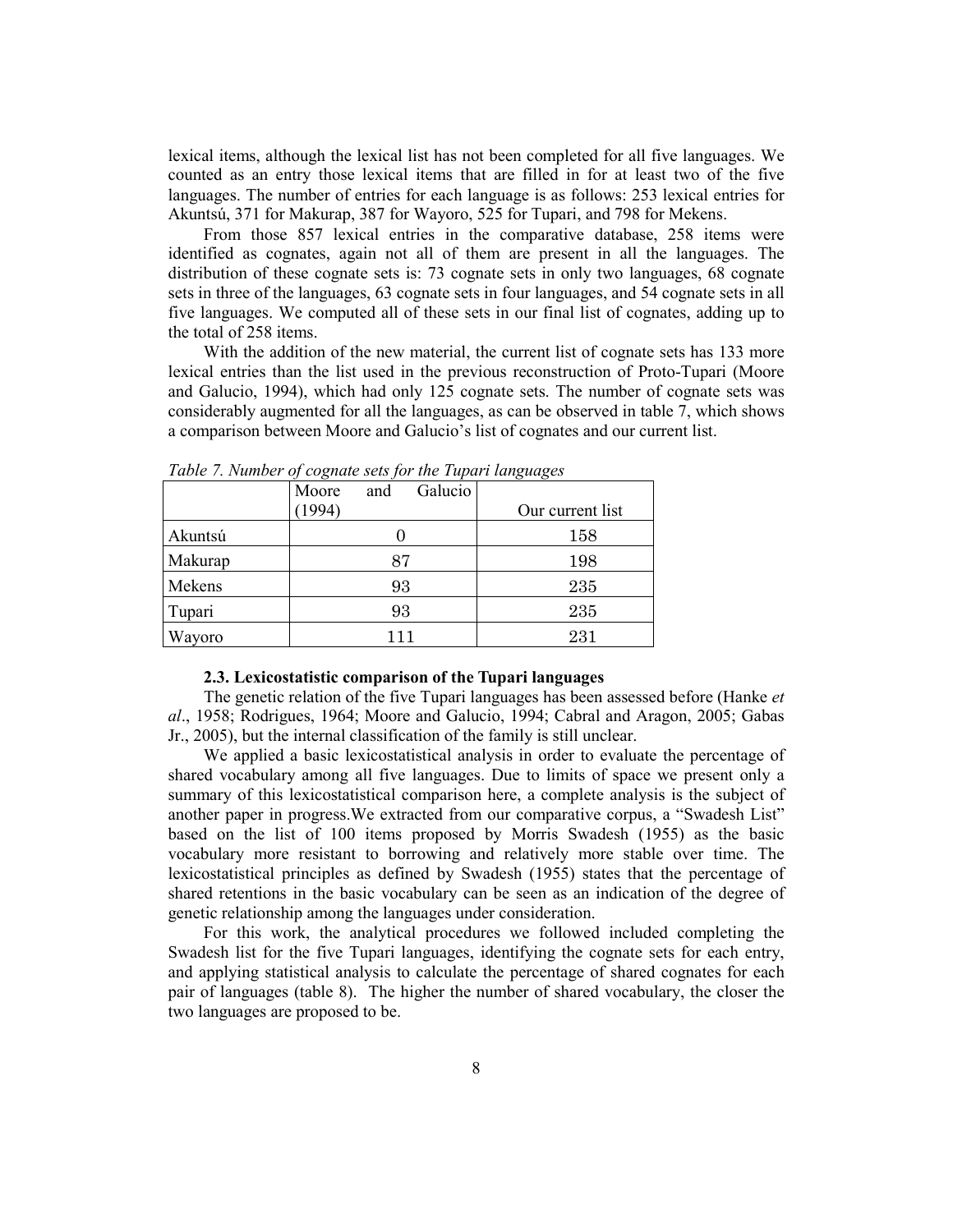|         | Akuntsú |        |        |        |  |
|---------|---------|--------|--------|--------|--|
| Mekens  | 79      | Mekens |        |        |  |
| Wayoro  | 71      | 65     | Wayoro |        |  |
| Tupari  | 66      | 53     | 64     |        |  |
|         |         |        |        | Tupari |  |
| Makurap |         | 50     | 49     |        |  |

*Table 8. Tupari branch: Percentage of cognates (Swadesh list of 100 diagnostic words)*

The general result is that almost all the languages in the family share 50% or more cognates in the basic vocabulary list. That overall percentage characterizes a well justified family unit, showing a high level of divergence among the languages.

It is also clear from the result that Akuntsú and Mekens are closer to each other than any of the other languages, sharing a cognate rate of 79%. This confirms the classification advanced by Gabas Jr. (2005) that listed them as different but very similar languages, almost to the level of being dialects of the same language. Akuntsú shows the higher number of shared cognates with each pair of languages, including a rate of 71% with Wayoro, which is not too distant from the rate found between Akuntsú and Mekens.

On the other extreme, Makurap appears as the most distant, having 51% or less of shared cognate sets with the other four languages.

#### **3. Phonological comparison and reconstruction**

In this section, we present some highlights in the phonological reconstruction of Proto-Tupari. Because of limits of space, we will not go over the details of the reconstruction, which is the subject of another paper in progress. Our goal here is to present the results of our recent comparative study, showing the parallel between the current work and the previous reconstruction by Moore and Galucio (1994).

## **3.1. Reconstructed Proto-Tupari consonants**

Following the principles of the comparative method (Jeffers and Lehiste,1986; Fox, 1995, among others), we were able to reconstruct the Proto-Tupari consonants, shown in table 9. This chart has 18 reconstructed consonants, distributed in the same series of consonants found in the daughter languages. As shown in subsection 2.2, the five Tupari languages all have between 11 and 14 consonantal phonemes. The major difference between Proto-Tupari and the daughter languages is that Proto-Tupari has a full series of labiovelars and a complete series of voiced stops, whereas none of the daughter languages have both series completed in all points of articulation.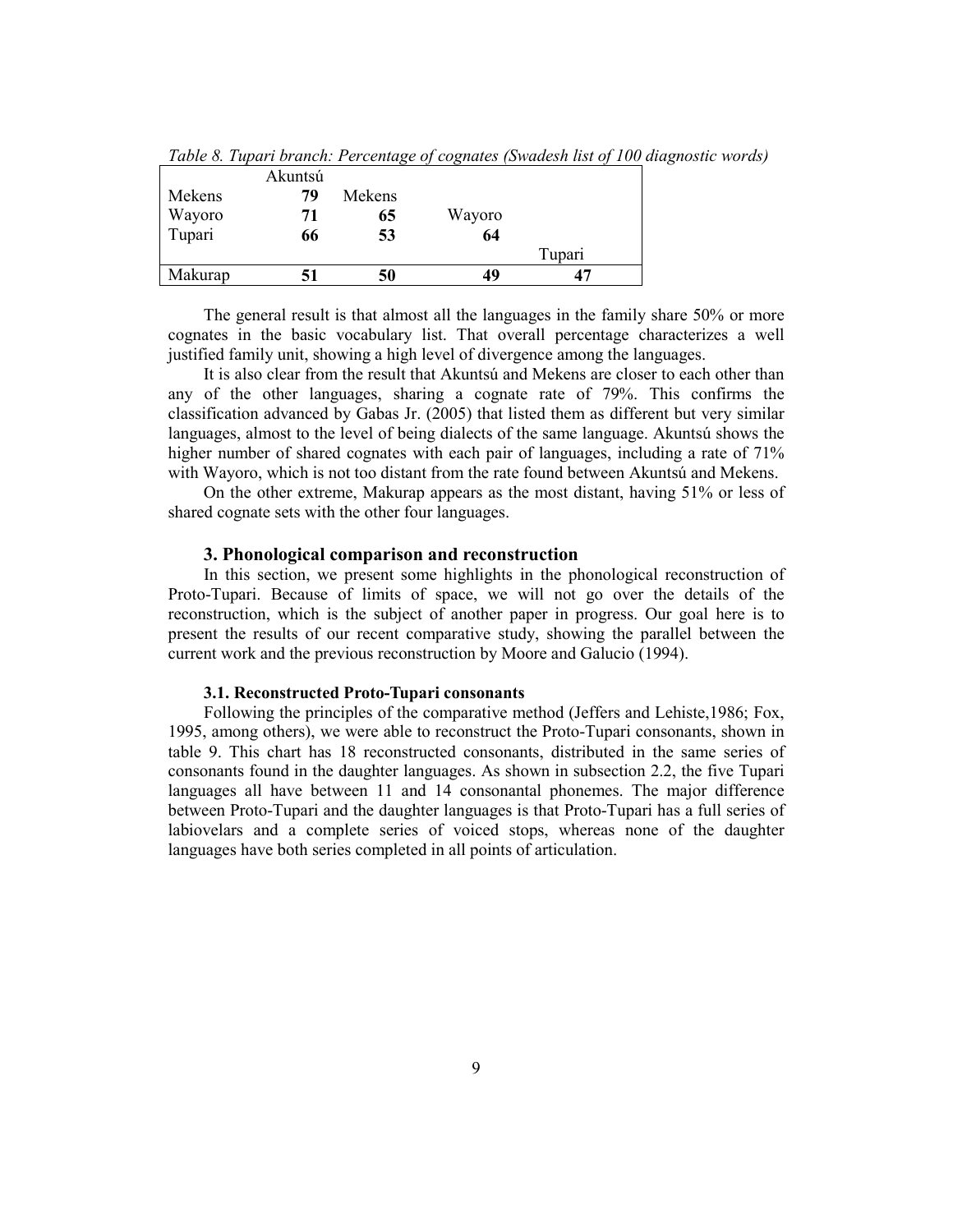|                        | <b>Bilabial</b> | Alveolar       | Palatal |   | Velar Labiovelar Glottal  |                       |
|------------------------|-----------------|----------------|---------|---|---------------------------|-----------------------|
| Plosive                | p               | t              |         | k | $k^w$                     | $\boldsymbol{\Omega}$ |
|                        | b               | d <sup>6</sup> |         | g | $g^w$                     |                       |
| Nasal                  | m               | n              |         | ŋ | $\mathbf{n}^{\mathrm{w}}$ |                       |
| Affricate              |                 | ts             |         |   |                           |                       |
| Fricative              | β               |                |         |   |                           | h                     |
| Tap                    |                 | $\Gamma$       |         |   |                           |                       |
| Approximant<br>(glide) |                 |                |         |   |                           |                       |

*Table 9. Reconstructed consonants for Proto-Tupari*

Compare the chart in table 9 to the one in table 10 from Moore and Galucio's (1994) first Proto-Tupari reconstruction, where they proposed 25 reconstructed consonants. In general, their reconstruction is confirmed when checked against our extended comparative database. The major difference between these two reconstrucions is the absence of the series of pre-nasal stops in our proposal. Also, based on a larger comparative corpus, we confirmed the phonemic status of the bilabial voiced stop \*b, but found no justification to maintain the voiced pre-nasal fricative \*ndz.

|                        | Bilabial | Alveolar | Palatal       | Velar       | Labiovelar       | Glottal                   |
|------------------------|----------|----------|---------------|-------------|------------------|---------------------------|
| Plosive                | p        | t        |               | $\mathbf k$ | $k^w$            | $\boldsymbol{\Omega}$     |
|                        | (b)      | D        |               | g           | $g^w$            |                           |
| Nasal                  | m        | n        | $\mathfrak n$ | ŋ           | $\mathfrak{y}^w$ |                           |
| Pre-nasal              | mb       | nd       |               | ŋg          | $\eta g^w$       |                           |
| Affricate              |          | ts       |               |             |                  |                           |
|                        |          | (n)dz    |               |             |                  |                           |
| Fricative              | β        |          |               |             |                  | $\boldsymbol{\mathrm{h}}$ |
| Tap                    |          | $\Gamma$ |               |             |                  |                           |
| Approximant<br>(glide) |          |          | jĵ            |             |                  |                           |

*Table 10. Proto-Tupari consonants proposed by Moore and Galucio (1994) [7](#page-10-0)*

By postulating a complementary distribution involving the nasal and pre-nasal stops in Proto-Tupari, we eliminate the series of pre-nasal stops, since they are analyzed as allophones of the nasal phonemes before oral vowels. This complementary distribution

<span id="page-10-1"></span> $6$  See section 3.2 for a discussion of this reconstructed phoneme.

<span id="page-10-0"></span> $7$  The ( ) indicates uncertainty about reconstructing the segment. Capital letters indicate indefinition about the phonetic form of a segment.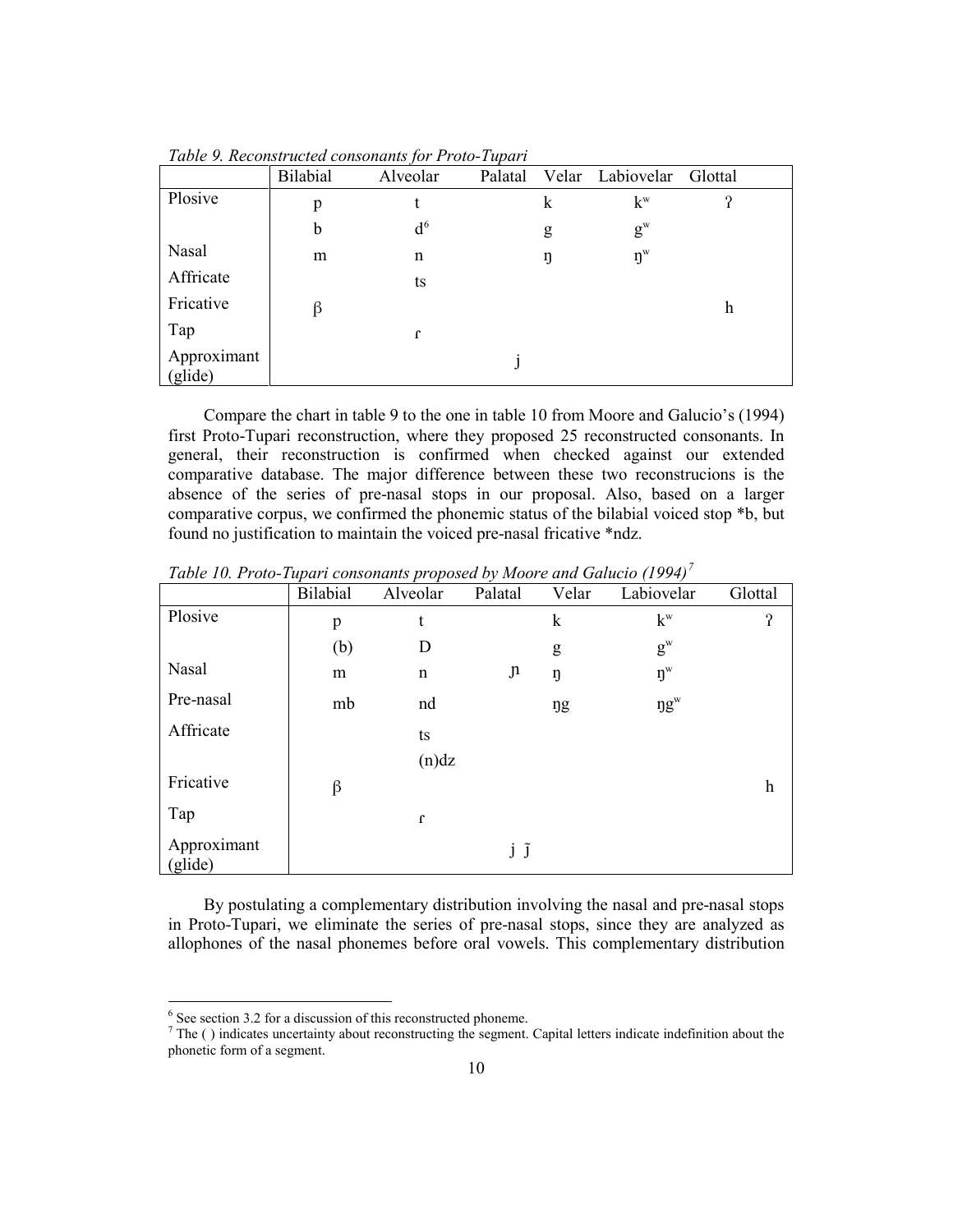had also been noted by Moore and Galucio, but they opted for a more phonetically based reconstruction.

| <b>Bilabial</b> | /m/           | $[m]/V_{\text{max}}$                                                                       | $[mb]/V_{or}$                                                | $[m]$ /V <sub>nas</sub> #    |
|-----------------|---------------|--------------------------------------------------------------------------------------------|--------------------------------------------------------------|------------------------------|
| Alveolar        | /n/           | $[n]/N_{\text{max}}$                                                                       | $\left[\text{nd}\right] / \left[\text{V}_{\text{or}}\right]$ | $[n]/V_{\text{nas}}$ #       |
| Velar           | $/\eta/$      | $[\eta]/V_{\text{nas}}$                                                                    | $[\text{ng}]/V_{\text{or}}$                                  | $[\eta]$ /V <sub>nas</sub> # |
| Labiovelar      | $/n^{\rm w}/$ | $[\mathfrak{y}^{\mathrm{w}}]/{\underline{\hspace{1em}}}V_{\scriptscriptstyle\mathrm{max}}$ | $[{\rm \eta g^w}]/V_{\rm \scriptscriptstyle or}$             |                              |

*Table 11. Complementary distribution of Proto-Tupari nasal consonants* 

This complementary distribution is illustrated by examples from the daughter languages, for the bilabial series.

| <b>Proto-</b><br>Tupari | Akuntsú | <b>Wayoro</b> | <b>Makurap</b> | <b>Mekens</b> | Tupari          |              |
|-------------------------|---------|---------------|----------------|---------------|-----------------|--------------|
| $/*m/[*m]$              | m       | m             | m              | m             | m               |              |
| *ameko                  | ameko   | amẽko         | ameko          | ameko         | ameko           | 'jaguar;dog' |
| $/\n* m/ [\n* mb]$      | p       | mb            | mb             | p             | p               |              |
| *mo [mbo]               | po      | mbo           | mbo            | po            | $po   \phi o  $ | 'hand'       |

*Table 12. Examples of complementary distribution in the bilabial series*

For the palatal consonants  $(*p, *j, *j)$  present in Moore and Galucio's (1994) recontruction, we reconstruct only one phoneme \*j that has four allophones according to its context of occurrence.

*Table 13. Distribution of the Proto-Tupari palatal phoneme /\*j/*

|  |  |  |  | Palatal Glide $\frac{1}{2}$ /*j/ [n]/ $\frac{1}{2}V_{\text{nas}}$ [j] $\frac{1}{2}$ [ndz]/ $\frac{1}{2}V_{\text{or}}$ [j]/ $\frac{1}{2}V_{\text{nas}}$ [j]/ $\frac{1}{2}V_{\text{or}}$ [j]/ $\frac{1}{2}V_{\text{car}}$ |  |  |
|--|--|--|--|-------------------------------------------------------------------------------------------------------------------------------------------------------------------------------------------------------------------------|--|--|
|--|--|--|--|-------------------------------------------------------------------------------------------------------------------------------------------------------------------------------------------------------------------------|--|--|

## **3.2. On the reconstructed \*d**

One of the most interesting correspondence sets in the Tupari languages involves alveolar, alveopalatal and fricative consonants. This correspondence set – t:nd:tf:t:h; $\emptyset$  – was reconstructed as \*D by Moore and Galucio (1994), indicating that they were unsure about the phonetic form of this phoneme. In this section, we offer a few insights into that issue, and provide the arguments supporting our reconstruction of \*d for this correspondence set, as shown in table 14.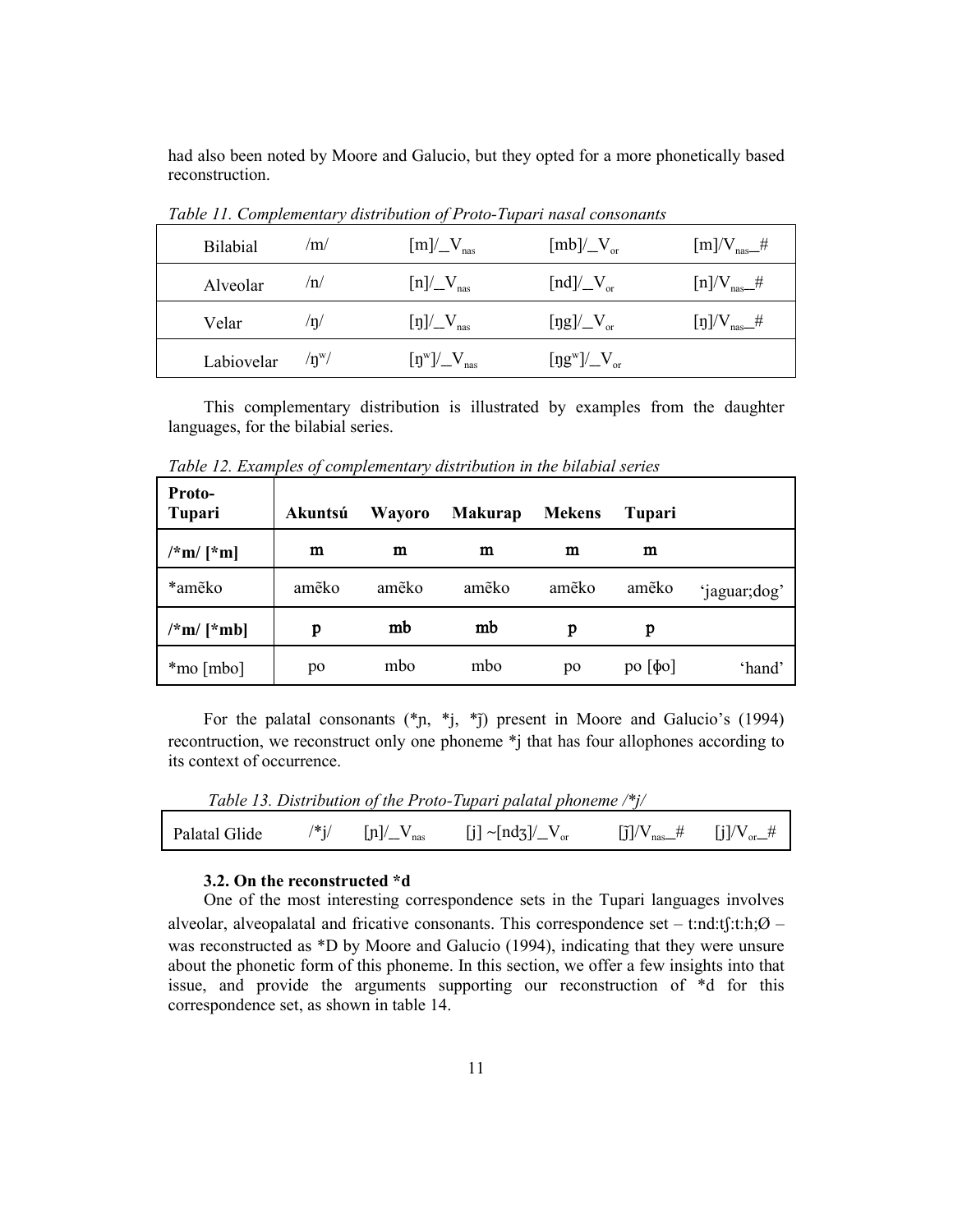| Proto-Tupari   | Akuntsú   | Wayoro       | <b>Makurap</b>    | <b>Mekens</b> | Tupari           |                              |
|----------------|-----------|--------------|-------------------|---------------|------------------|------------------------------|
| $\mathbf{A}^*$ | t[t]; [d] | $n$ [nd]     | tſ                | t             | $h, \varnothing$ |                              |
| *deep          | tep       | ndep         | tseep             | tep           | hep              | 'leaf'                       |
| *dek           | tek       | ndek         | tfeget            | tek           | hek              | 'house'                      |
| *det           | tet       | ndet         | tset              | tet           | het              | 'name'                       |
| *daat          |           | ndat         | tfaat             |               | haat             | 'snake' <sup>8</sup>         |
| *edii          | eti       | <b>endii</b> | $et\int$ <b>i</b> | eti           | ei               | 'string<br>bag' <sup>9</sup> |

*Table 14. Reflexes of the segment reconstructed as \*d*

Before determining the reconstruction as \*d, we evaluated a number of possibilities. Assuming that the reconstructed proto-segment that accounts for the correspondence set t:nd:tf:t:h;  $\emptyset$  should be an alveopalatal or alveolar consonant, we evaluated the possibility of it being an affricate, such as  $*$ ts,  $*\delta$  or  $*$ tf. However, the former possibility is excluded since there is another correspondence set – tf:t:t:t:ts:t;s – that clearly reconstrucsts as the affricate \*ts, which becomes [+palatal] in Akuntsú, and loses the feature [+sibilant] in Wayoro, Makurap and Tupari, except before [i] in Tupari, as shown in table 15.

| Proto-<br><b>Tupari</b> | Akuntsú    | Wayoro | <b>Makurap</b> | <b>Mekens</b> | Tupari |        |
|-------------------------|------------|--------|----------------|---------------|--------|--------|
| $*$ ts                  |            |        |                | ts            |        |        |
| $*$ -tso-               | $i-t$ fo-p | to-a   | to-a           | i-tso-a       | to-a   | to see |
| *atsi                   | atsi       | ati    |                | atsi          | pe-asi | 'pain' |

*Table 15. Reflexes of the segment reconstructed as \*ts*

The alternative to reconstruct the correspondence set t:nd:tf:t:h;  $\varnothing$  as \*tf or \* $\delta$  does not reflect the tendencies observed in the historical development of the daughther languages either. For instance, it goes against the well documented tendency in Akuntsú and Mekens to maintain the [+fricative] feature in their historical development from Proto-Tupari, as seen in table 15, since in both languages the reflexes of this correspondence set are voiceless stops.

<span id="page-12-1"></span> <sup>8</sup> Akuntsú and Mekens do not have cognate forms in this set.

<span id="page-12-0"></span><sup>9</sup> This is a special type of crochet bag, made of tucum leaf fibers, known as *marico* in Portuguese, and very common in the Guaporé-Mamoré region, especially in the Brazilian side.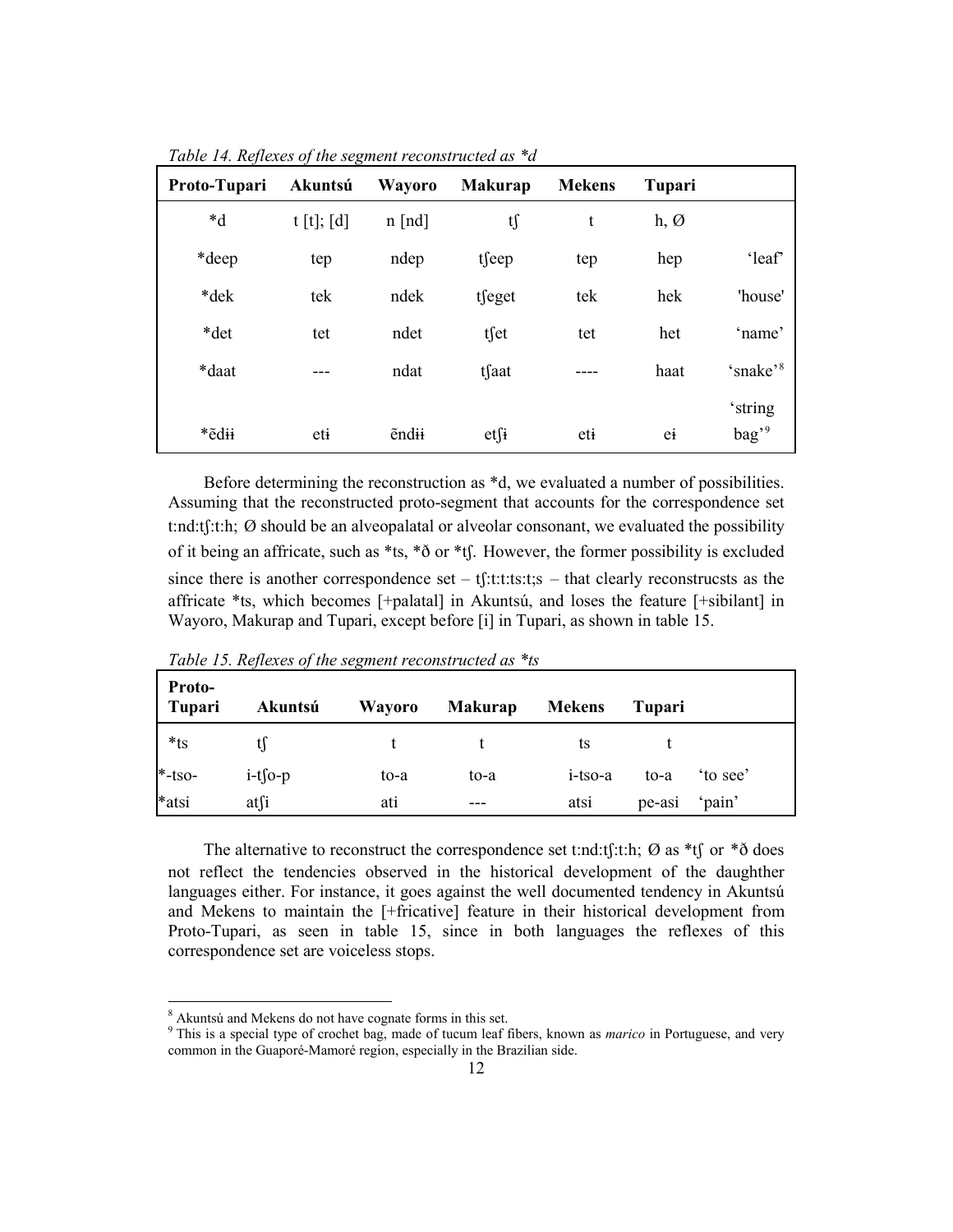At the present stage of our analysis, we propose to reconstruct an alveolar voiced stop \*d for the correspondence set t:nd:tʃ:t:h; Ø. The reasoning behind this choice is as follows: (i) Both in Akuntsú and Wayoro, the phonetic reflexes of this segment are still [d] and [nd], respectively. In Akuntsú, the phoneme  $/t$  has [d] as one of its alophones in free variation with [t], in certain environments (Aragon, 2008). In our Akuntsú corpus, we have one record of the word 'hair' pronounced with the voiced stop [d]: [odap] 'my hair'. In Wayoro, the prenasalized phone [nd] is currently analyzed as an alophone of /n/ before oral vowels (Nogueira, 2011), but that could be explained as a later merger between reflexes of the two proto-segments \*d and \*n. (ii) There is a well attested devoicing process in other correspondence sets in Akuntsú and Mekens, that explains the voiceless reflex  $[t]$  in these two languages, and its phonological form  $/t$ . (iii) Different sounds developed into [tʃ] in Makurap, including one of the allophones of \*j, which corresponds to [tʃ] in Makurap and [ɲdʒ] in Wayoro, for instance. Thus, we can assume a process of merger between the reflexes of  $*d$  and  $*j$  in Makurap, both changing into [tf]. (iv) For Tupari, we assume weakening of \*d, probably through an intermediary stage that involves a fricative, such as an interdental  $[\delta]$ , and culminates with loss of the segment in intervocalic position, as in  $d > \delta > ? > h > \varnothing$ .<sup>[10](#page-12-1)</sup> The deletion of intervocalic [h] in Tupari is well attested in other correspondences. The reflex of \*d merges with the reflex of \*h in Tupari. An intermediary stage with a glotal stop in Tupari is necessary to account for the correspondence set found in the form for third person pronoun: te:ndeke:t $[eke:te:2e. (v)]$ A final observation is that reconstructing a \*d for this correspondence makes the system of voiced stops in Proto-Tupari symetrical, since \*d was the only gap in the series, as seen in table 10 above.

In addition, it should be noted that most of the words showing the correspondence set *t: nd: tʃ: t: h; Ø* have two alternating forms, when we compare their possessed and unpossessed forms. The former shows the consonant initial that participates in the correspondence set, while the latter has no consonant initial. This is illustrated in table 16 with the word for 'house' in the Tupari languages, which is given in a paradigm including unpossessed, NP possessed, and pronominal possessed forms. Note that the unpossessed form is *ek* in all five languages, whereas the consonant initial form occurs when there is a possessor.

In Akuntsú, Wayoro, Makurap, and Mekens, the form is the same whenever there is a possessor, be it a NP or a pronominal prefix. They all have the consonant initial. However, in Tupari, there is a difference in the possessed forms. Tupari has the consonant initial *h* in NP possessed forms, but a *Ø* reflex in pronominal possessed forms. Comparing the Tupari language paradigm, shown in table 16, to the form for 'marico' (table 14), we can postulate a change from  $h > \emptyset$  in intervocalic environments.

<span id="page-13-0"></span><sup>&</sup>lt;sup>10</sup> This intermediary stage involving an interdental fricative in Tupari is justified by the synchronic occurence of other fricatives in the language. For instance, there are two fricatives that occur as allophones of  $/p$ :  $[\phi]$ and [ps] before [o] and [i], respectively.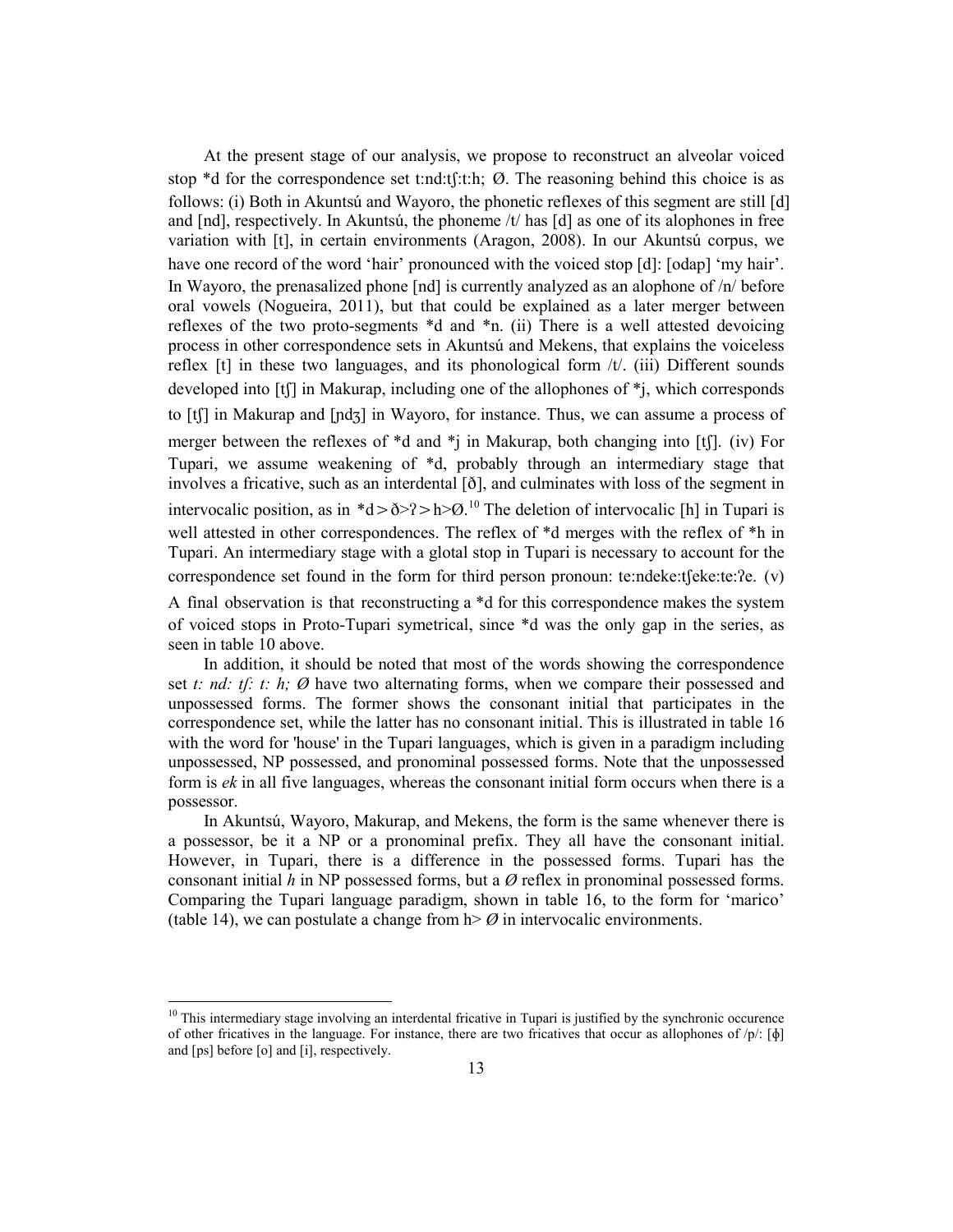|         | Akuntsú      | Wayoro       | Makurap       | Mekens       | Tupari       |
|---------|--------------|--------------|---------------|--------------|--------------|
| Unposs. | ek           | ek           | ek            | ek           | ek           |
| NP      | Tfaroj t-ek  | Paulina ndek | awa t∫-eg-et  | otop tek     | Konkoat h-ek |
| 1S      | o-t-ek       | o-ndek       | $o-t$ f-eg-et | o-tek        | o-ek         |
| 3S      | $i$ -t- $ek$ | ndeke ndek   |               | $i$ -t- $ek$ | i-ek         |

*Table 16. Possessed and unpossessed forms of the word 'house'*

The consonant shown in the possessed forms are analyzed in Akuntsú, Makurap, and Tupari as an independent morpheme identified as 'contiguity relational prefix', which indicates that the determiner of a given word comes immediately before it (Aragon, 2008; Braga, 2005; Alves, 2004). Although the correspondence set *t: nd: tf: t: h;*  $\emptyset$  is still unclear, the data in table 16 suggest that the proto-segment originating that correspondence was sensitive to the environment in which a possessor or determiner was present.

More research is still needed for a complete understanding of this correspondence set – t:nd:t $f$ :t:h;  $\emptyset$ . Solving this question will be useful not only for a full reconstruction of Proto-Tupari, but also for the reconstruction of the corresponding segment in Proto-Tupi, since similar correspondence sets are found in all the 10 branches of the family. Reconstructions at the branch level of the proto-segments responsable for the correspondence sets are becoming available.

#### **3.3. Reconstructed Proto-Tupari vowels**

Moore and Galucio (1994) reconstructed the vowels shown in table 17. With our extended comparative corpus, we confirmed the vocalic segments they proposed, and, in addition, we reconstructed a full series of oral long vowels, and three long nasal ones (cf. table 18). The reconstructed data presented in Moore and Galucio (1994) already indicated that Proto-Tupari had long vowels, but the information had not been systematized in a chart of reconstructed vowels due to insufficient data.

|                    | <b>Nasal</b>               |                        |   | Oral |      |
|--------------------|----------------------------|------------------------|---|------|------|
|                    | $\tilde{\phantom{a}}$      | $\tilde{o}(\tilde{u})$ |   |      | o(u) |
| $\tilde{\text{e}}$ |                            |                        | e |      |      |
|                    | $\tilde{\phantom{a}}$<br>а |                        |   | a    |      |

*Table 17. Proto-Tupari vowel chart from Moore and Galucio (1994)*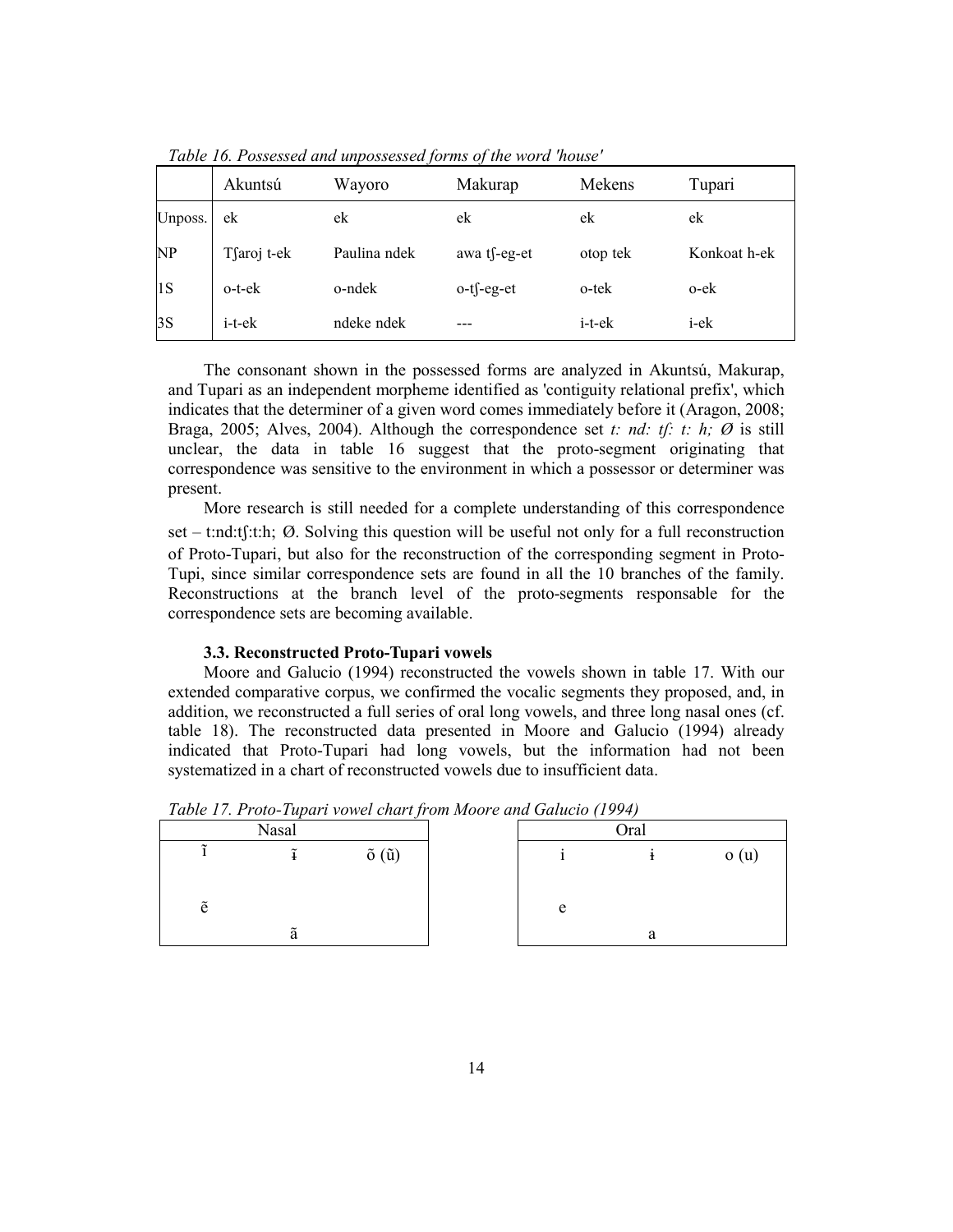*Table 18. Reconstructed Proto-Tupari vowel chart*

| Short oral |   |      | Long oral |    |          | Short nasal |   |                        | Long nasal |  |
|------------|---|------|-----------|----|----------|-------------|---|------------------------|------------|--|
|            |   |      | 1:        |    |          |             |   |                        |            |  |
|            |   | o(u) |           |    | o: (u: ) |             |   | $\tilde{o}(\tilde{u})$ |            |  |
| e          |   |      | e:        |    |          | ẽ           |   |                        | ē:         |  |
|            | а |      |           | a: |          |             | ã |                        | ã:         |  |

Based on the symmetry between the short and long oral vowels, we predict that the series of long nasal vowels should be symmetric with the short nasal vowels as well, however our current list of cognate sets only supports the reconstruction of the three long nasal vowels as given in table 18.

# **4. Morphological comparison and reconstruction**

In this section, we present the first results of the morphological comparative analysis of the five Tupari languages. We analyzed some morphosyntactic aspects of the daughter languages, including the personal pronominal system, the morphosyntactic alignment system, and a subset of derivational morphemes (causative, verbalizer and nominalizer), and give the reconstructed proto-morphemes.

## **4.1. Morphological reconstruction: person pronominal system**

All five Tupari languages have two series of personal pronominal markers: a series of bound or clitic morphemes and a series of free pronouns. [11](#page-13-0) These two series are reconstructed for Proto-Tupari, as shown in tables 19 and 20. The Proto-Tupari system makes a singular versus plural distinction, but no gender distinction. In addition, there is inclusive/exclusive distinction in the first person plural.

The reconstruction of the singular forms is very straightforward. First and second person singular, *\*o-* and *\*e-*, do not require further explanation. The second syllable of the third person singular pronoun was lost in Akuntsú, Mekens and Tupari. The comparable third form in Mekens is *te*. However, the correferential form *sete* is now replacing it.

<span id="page-15-0"></span><sup>&</sup>lt;sup>11</sup> The personal bound morphemes are analyzed as clitics in Makurap, and as prefixes in the other languages.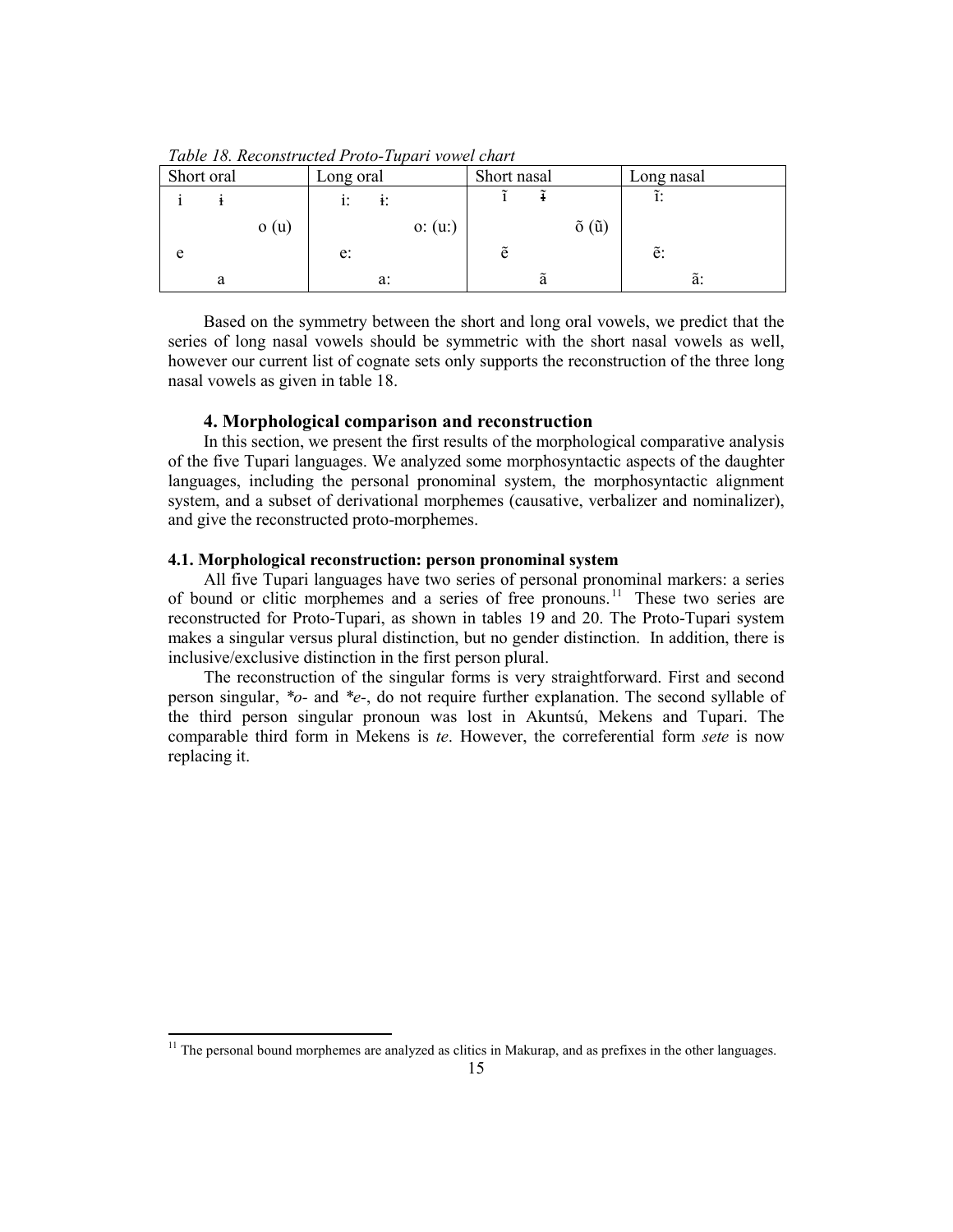|           | Akuntsú       | Wayoro        | <b>Makurap</b>            | <b>Mekens</b>                  | Tupari                             | Proto-Tupari   |
|-----------|---------------|---------------|---------------------------|--------------------------------|------------------------------------|----------------|
| <b>1S</b> | on $\sim$ one | õn            | on                        | $\delta t$ $\delta n$ ]        | on                                 | *õn            |
| 2S        | $en \sim en$  | $\tilde{e}$ n | en                        | $\tilde{e}$ t [ $\tilde{e}$ n] | en                                 | *ẽn            |
| 3S        | te            | ndeke         | tfeke                     | te; sete                       | ?e                                 | *deke          |
| 1PIN      | kitse         | tfire         | kite-jã                   | kitse                          | kit-wat;<br>okit-wat <sup>12</sup> | *okitse-jat    |
| 1PEX      | otse          | ote           | $t\tilde{e} + i\tilde{a}$ | otse                           | ote                                | *otse-jat      |
| 2P        | jat           | ndzat         | ekite-jã                  | $e$ -jat                       | wat                                | *e (kitse)-jat |
| 3P        | $ke + jat$    | ndeat         | tseke-jã                  | te-jat                         | ?e                                 | *deke-jat      |

*Table 19. Proto-Tupari personal pronouns*

In the plural paradigm, we reconstruct a complex form composed of the pronoun plus the plural morpheme \*-jat.[13](#page-16-0) By analogy, we reconstruct the plural morpheme for all the persons, even in the cases where only one language shows the plural morpheme synchronically.

The first plural exclusive pronoun, *\*otse-jat*, combines the pronoun plus the plural morpheme. The pronoun form is composed of the first person singular prefix *\*o-* plus a derivation of the third person prefix, *\*tse-*, which shows a regular development of the well-attested correspondence tʃ:t:t:ts:t reconstructed as *\*ts*.

For third person plural, we reconstruct the form for third person singular *\*deke* plus the plural morpheme. In the historical development of the daughter languages, the first syllable is lost in Akuntsú, and the second syllable in Wayoro, Mekens, and Tupari. The form in Makurap provides the essential clue for the reconstruction. The other plural pronouns are discussed together with the bound morphemes below.

The bound morphemes are clearly related to the pronouns, though the correspondences in the daughter languages are not as direct as those in the pronoun forms. First and second person singular and first person plural inclusive are reduced forms of the corresponding pronouns. For first person plural exclusive, all five languages have a bound form that is homophonous with the pronoun. The third person forms are subdivided into object and subject markers.<sup>[14](#page-16-1)</sup> The object marker series can be used for singular or plural reference.

 <sup>12</sup> Tupari has a distinct form for first person dual inclusive, without the plural morpheme: *kit; okit*. The occurrence of these two forms of 1st person inclusive (dual and plural) can be anlyzed as a (morphological) split that took place only in Tupari. In addition, Tupari shows a distinction between the forms *kit* and *kit+wat versus okit* and *okit+wat*, the former are used in future and the latter in non-future situations (Alves, 2004).

<span id="page-16-2"></span><span id="page-16-0"></span><sup>&</sup>lt;sup>13</sup> The plural morpheme has similar forms in all five languages jat: $\eta$ dzat: $\tilde{\eta}$ :jat:wat, but we cannot explain the forms in Makurap and Tupari, since they are not directly derived from the known correspondences.

<span id="page-16-1"></span><sup>&</sup>lt;sup>14</sup> The subject marker forms are also used for reflexive third person object.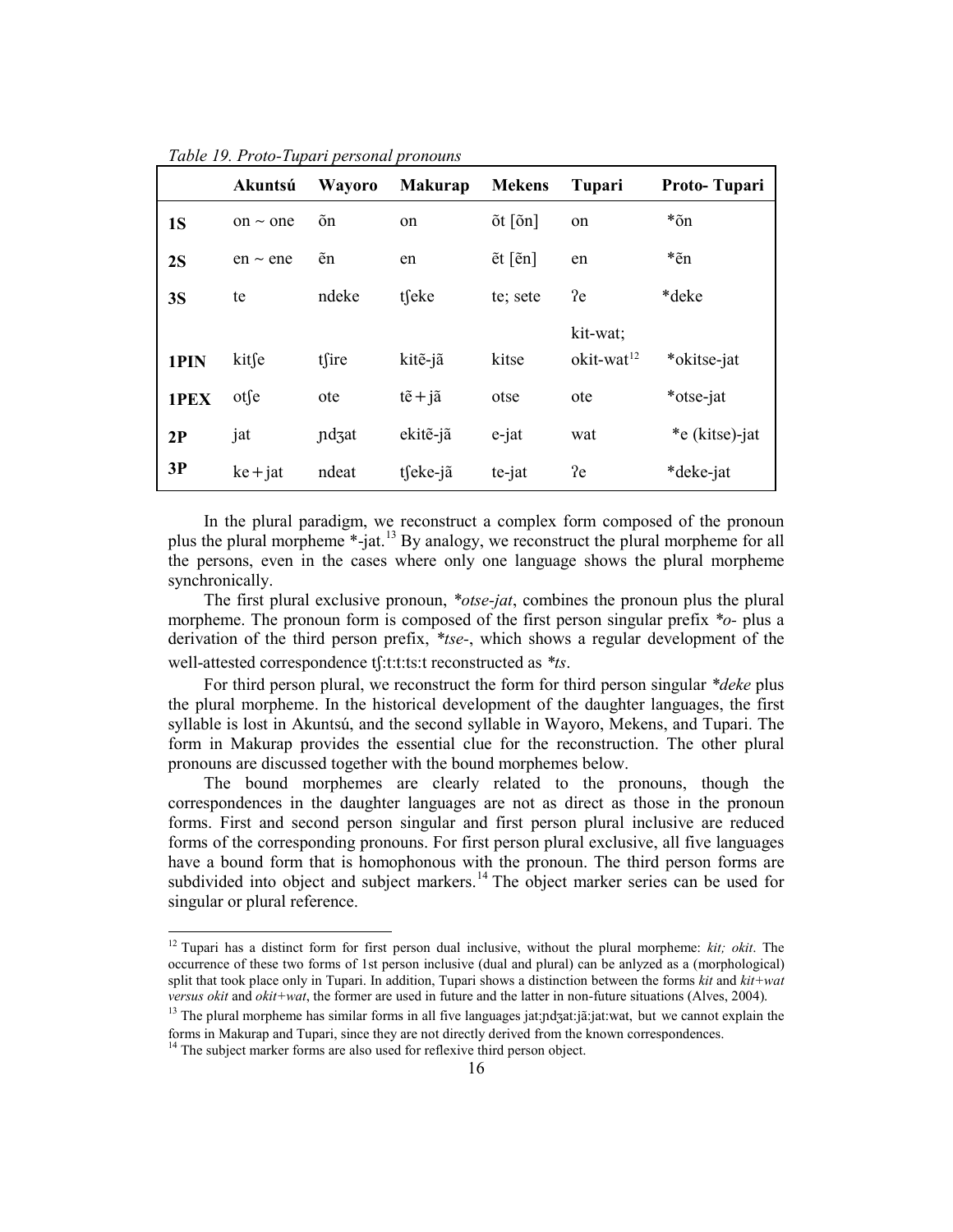|           | Akuntsú         | Wayoro                    | <b>Makurap</b>             | <b>Mekens</b>         | Tupari         | Proto-Tupari                 |
|-----------|-----------------|---------------------------|----------------------------|-----------------------|----------------|------------------------------|
| <b>1S</b> | $O-$            | $m - \sim 0$              | $\mathbf{O}$               | $O-$                  | $O-$           | $*_{0}$ -                    |
| 2S        | $e-$            | $e-$                      | e                          | $e-$                  | $e-$           | $*_{e-}$                     |
| 3S(0)     | $i - t$         | $j - \gamma$ n-<br>ndeke- | $i - \emptyset$            | $i - \sim s -$        | $i - \sim s -$ | *i-; *ts                     |
| 3S(S)     | t-              | te-                       | e                          | se-                   | te-            | *tse                         |
| 1PIN      | ki-             | $t \int_1$                | ki                         | ki-                   | ki-            | $*ki-$                       |
| 1PEX      | otfe-           | ote-                      | te                         | ose-                  | ote-           | *otse-                       |
| 2P        | jat-            | ndzat-                    | eki                        | e-jat-                | wat            | $*$ e(ki)-                   |
| 3P        | $i$ - $\sim$ t- | $j - \gamma$ n-<br>ndeat- | $\emptyset$ ;<br>${\bf e}$ | $i$ -;<br>(se)te-jat- | $i \sim s$ -   | $*_{i}$ ; *ts<br>*de(ke)-jat |

*Table 20. Proto-Tupari bound personal morphemes*

# *4.1.1 Borrowing from a neighbor language*

The Wayoro form for first person plural inclusive (pronoun and prefix) is explained through borrowing from the neighbor language Arikapú (Macro-Jê).<sup>[15](#page-16-2)</sup> Though the forms in Wayoro – *tfire* and *tfi*- – are still phonetically similar to the forms in the other Tupari languages, they are not cognates. Moreover, despite the fact that a sound change of  $ki$  > *tʃi* has been attested in different language families, e.g., Slavic, Indo-Iranian, and Bantu (Chang *et al.*, 2001), there are no systematic correspondences involving *tʃ* in Wayoro and *k* in the other languages or *r* in Wayoro and *t:ts:tʃ:t* in the other languages. There is no internal variation in Wayoro, involving *tʃ* and *k*, either.

On the other hand, there is close similarity between the forms in Wayoro and in Arikapú. Similar to the Tupari languages, Arikapú also has two series of personal morphemes (prefixes and free pronouns), but there is no inclusive/exclusive distinction. The forms for first person plural inclusive in Arikapu are  $t / \hat{t}$  and  $t / \hat{t}$ - (van der Voort, 2007). The full series of personal first plural morphemes in Arikapú are given in table 21.

<span id="page-17-0"></span> 15 Arikapú (Macro-Jê) is one of the languages spoken in the same indigenous territory, the *Terra Indígena Rio Guaporé*, where the remaining Wayoro speakers still live. The two languages have been in close contact for at least a century. Arikapú is now very endangered; there is only one last speaker of the language.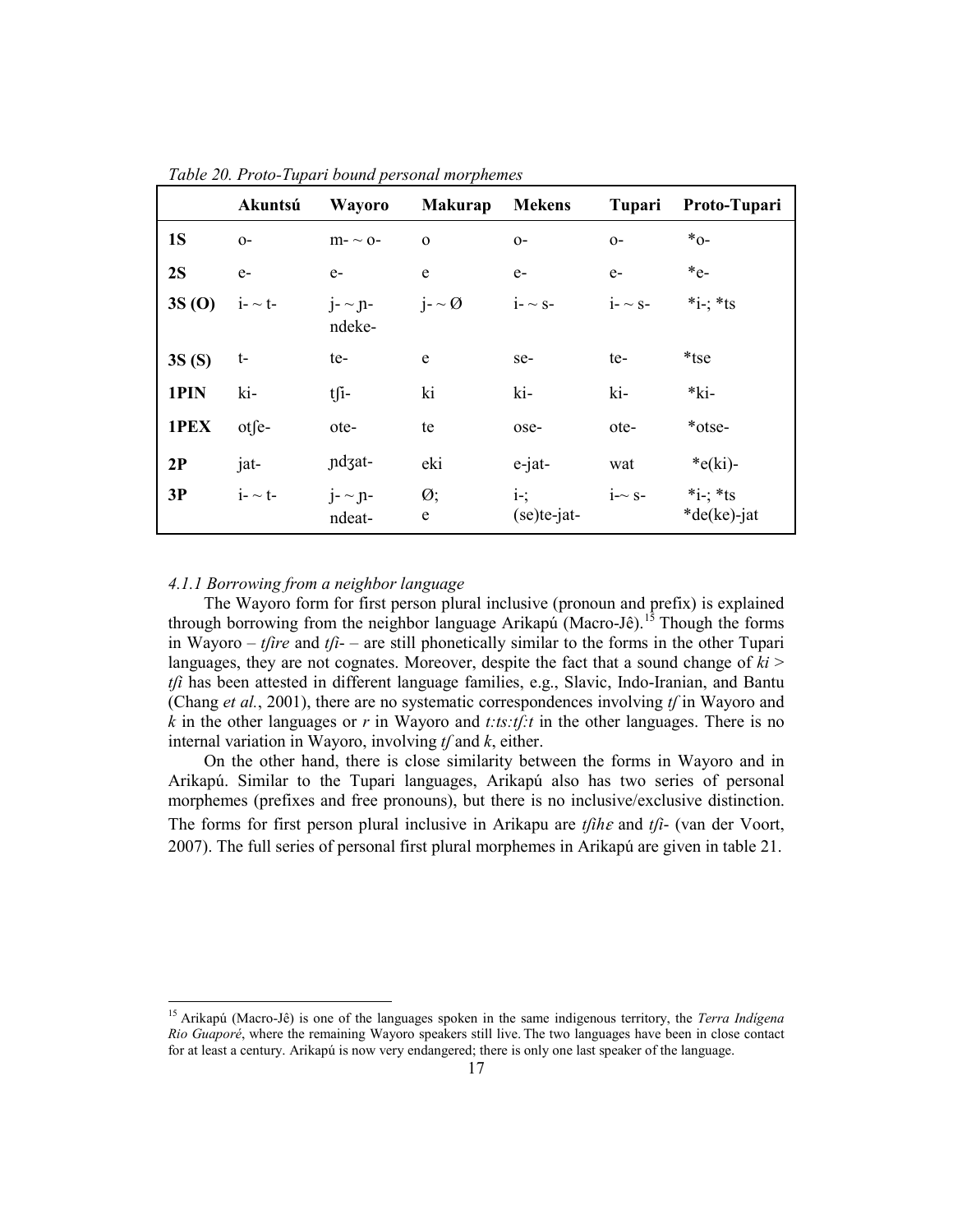|    | Pronouns | Possessive | Intransitive | Transitive |        |
|----|----------|------------|--------------|------------|--------|
|    |          |            |              | Subject    | Object |
| 1S | ihe      |            | ı-           | ihe        | 1-     |
|    | ahe      | a-         | a-           | ahε        | a-     |
| 1P | $t$ fihe | tſi-       | tſi-         |            | t∫i-   |

*Table 21. First plural inclusive morphemes in Arikapú (van der Voort, 2007)*

Comparing the Arikapú forms (table 21) to the Wayoro forms (table 22), we could explain the Wayoro first person plural inclusive forms through lexical borrowing from Arikapú. This borrowing is restricted to 1<sup>st</sup> plural inclusive, the other Wayoro forms follow the historical development from Proto-Tupari. Despite the close contact between the groups, the specific sociolinguistic contact relation that motivated this change is as yet unknown.

*Table 22. First person plural morphemes in the Tupari branch.* 

|                 | <b>Wavoro</b> |       |         |       |         | Akuntsú Makurap Mekens Tupari Proto-Tupari |
|-----------------|---------------|-------|---------|-------|---------|--------------------------------------------|
| Pronouns tsire  |               | kitse | kitẽ-jã | kitse | kit-wat | *kitse-PL                                  |
| <b>Prefixes</b> | tſi-          | ki-   | ki      | ki-   | ki-     | *ki-                                       |

*4.1.2 Morphological shift and regrammaticalization in the 2nd person plural*[16](#page-17-0)

The form for second person plural in both series (pronouns and prefixes) is reconstructed as *\*e(kitse)-jat* and *\*e(ki)+-jat*, respectively (cf. table 23). The Makurap pronoun contains the  $2<sup>nd</sup>$  person singular prefix plus  $1<sup>st</sup>$  person plural inclusive plus the plural morpheme, e-kitẽ-jã. We cannot explain that composition, and choose to keep it in parentheses in the reconstructed form, pending further analysis. The Makurap bound form looses the last syllable of the pronoun and the plural morpheme.The Mekens forms for pronoun and prefix are identical, and combine the  $2<sup>nd</sup>$  person singular prefix plus the plural morpheme, *e-jat*.

| Table 23. 2 <sup>nd</sup> person morphemes in Tupari |  |  |  |  |
|------------------------------------------------------|--|--|--|--|
|------------------------------------------------------|--|--|--|--|

|                 | <b>Makurap</b> | Mekens    | Akuntsú         | Tupari            | Wayoro | <b>Proto-Tupari</b> |
|-----------------|----------------|-----------|-----------------|-------------------|--------|---------------------|
| <b>Pronouns</b> | ekite-jã       | e-jat     | ıat             | wat               | ndzat  | *e (kitse)-jat      |
| <b>Prefixes</b> | eki            | $e$ -jat- | 1a <sup>t</sup> | $\text{wat}^{17}$ | ndzat- | * $e(ki)$ -jat      |

<span id="page-18-1"></span>The forms in the other three languages are explained through a process of morpheme loss, morphological shift and regrammaticalization involving the plural (or

<sup>&</sup>lt;sup>16</sup> The notions of regrammaticalization and morphological shift are used here in the sense defined by Jeffers and Lehiste (1986) for the former, and Fox (1995) for the latter.

<span id="page-18-0"></span><sup>&</sup>lt;sup>17</sup> Alves (2004) analyzes the Tupari 2nd person plural as having only the pronoun form.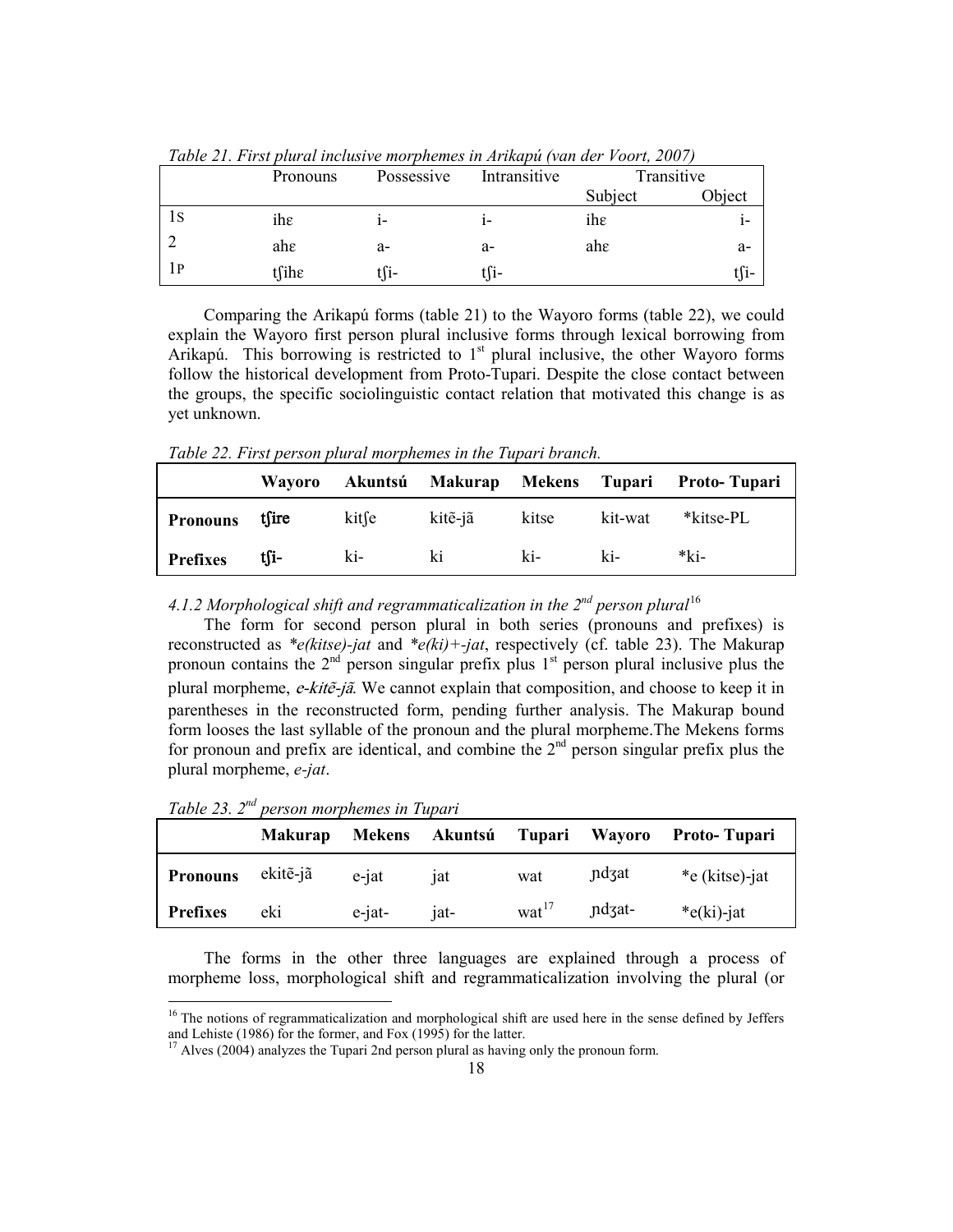collective) morpheme. Starting with the proto-form \**e-jat* (ignoring the Makurap idyosyncracy), after the loss of the referential morpheme *e-*, a shift in the grammatical function of the plural morpheme led to its regrammaticalization as second person plural pronoun, replacing the old form, in Akuntsú, Wayoro, and Tupari.

We could not find references to *jat-* and *wat* as plural morphemes independent from the pronominal paradigm, for Akuntsú and Tupari. However, the corresponding morphemes in Mekens and Wayoro are well documented as plural/collective morphemes independently, as shown in examples (1) and (2).

#### Mekens

| $(1)$ a.    | ameko        | 'jaguar; dog' <sup>18</sup>                      |
|-------------|--------------|--------------------------------------------------|
|             | b. ameko-jat | 'many jaguars; dogs'/ 'a group of jaguars; dogs' |
| $c_{\cdot}$ | omět         | 'my husband'                                     |
| $d_{\cdot}$ | omẽr-iat     | 'my husband's clan'/ 'my husband's family'       |
|             |              |                                                  |

#### Wayoro

<span id="page-19-0"></span>.

| (2) | a.          | mberi             | 'monkey'       |
|-----|-------------|-------------------|----------------|
|     |             | b. mberi-jat      | 'monkeys'      |
|     | $c_{\cdot}$ | epi:p             | 'banana'       |
|     | d.          | epi: $\beta$ -iat | 'banana trees' |

The occurrence of *-jat* as plural (collective) morpheme in Mekens and Wayoro, and the combination of the correspondent morpheme with the pronoun in other persons in the pronominal paradigm leads to the conclusion that a similar distribution obtained in Akuntsú, Wayoro and Tupari: the plural forms were formed of the pronoun+plural morpheme. In the historical development of these three languages, the plural morpheme was lost in some persons of the paradigm and regrammaticalized as  $2<sup>nd</sup>$  person. The  $2<sup>nd</sup>$ person prefix is illustrated in examples (3) for four of the Tupari languages.

| (3) | a.      | jat-Ø-ororo-pe   | (Akuntsú) |
|-----|---------|------------------|-----------|
|     |         | 2P-R-cotton-bark |           |
|     |         | 'Your clothes'   |           |
|     | $b_{-}$ | ndzat-ndet       | (Wayoro)  |
|     |         | $2P$ -name       |           |
|     |         | 'Your names'     |           |

<sup>&</sup>lt;sup>18</sup> The abreviations used in this work are: CAUS=causative, DET=determiner, GEN=genitive, IMPERF=imperfective, INSTR=instrumental, NOM=nominalizer, N=noun, PL=plural, POSP=postposition, PST=past, R=relational prefix, TH.V=theme vowel, TR=transitivizer, TRSLT=translative, V=verb, VRBLZR=verbalizer, 1S=first person singular, 1P=first person plural, 1PEX=first person plural exclusive, 1PIN=first person plural inclusive, 2S=second person singular, 2P=second person plural, 3C= coreferential third person, 3S=third person singular, 3P=third person plural, +=clitic boundary.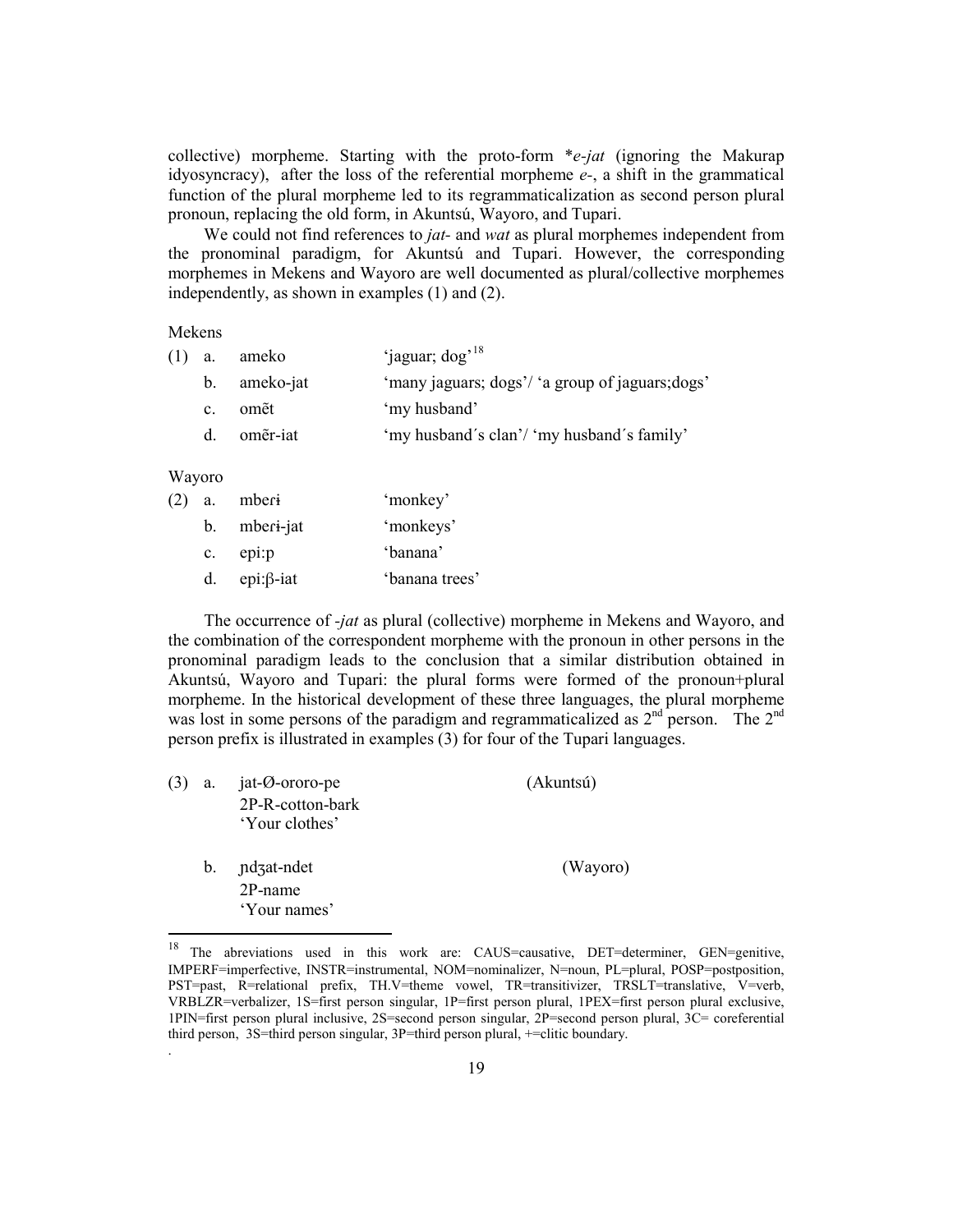| c.          | ejat-tek<br>2P-house<br>'Your house'   | (Mekens) |
|-------------|----------------------------------------|----------|
| $d_{\cdot}$ | wat h-ek<br>2P R-house<br>'Your house' | (Tupari) |

## **4.2 Morphological reconstruction: alignment system**

All five Tupari languages employ a similar morphosyntactic alignment system that can be characterized as ergative-absolutive aligment. The system is organized following a complementary distribution of the personal pronouns and prefixes. As shown in table 24, the pronouns mark the ergative argument (A), while the prefixes mark the absolutive (S and O). The occurrence of this system in all five daughter languages led us to reconstruct the same pattern of morphosyntactic alignment system for Proto-Tupari.

*Table 24. Proto-Tupari: ergative-absolutive alignment*

|                                                   | <b>Pronouns</b> | <b>Prefixes</b> |
|---------------------------------------------------|-----------------|-----------------|
| Transitive subject $(A)$                          | X               |                 |
| Intransitive Subject (S)<br>Transitive object (O) |                 | X<br>Y          |

Illustration of the synchronic realization of this ergative-absolutive pattern in the distribution of the personal pronominal morphemes is provided in examples (4) and (5), for Makurap, Mekens, and Tupari.

4.2.1 S-Argument $19$ (4) a. o+apitet-a (on) (Makurap) 1S+think-TH.V I 'I think' b. o-er-a-t (õt) (Mekens) 1S-sleep-TH.V-PST I 'I slept.' c. o-kar-a on (Tupari) 1S-fall-TH.V I ´I fell down.´

<span id="page-20-0"></span><sup>&</sup>lt;sup>19</sup> The indication of the pronoun in parentheses indicates optionality.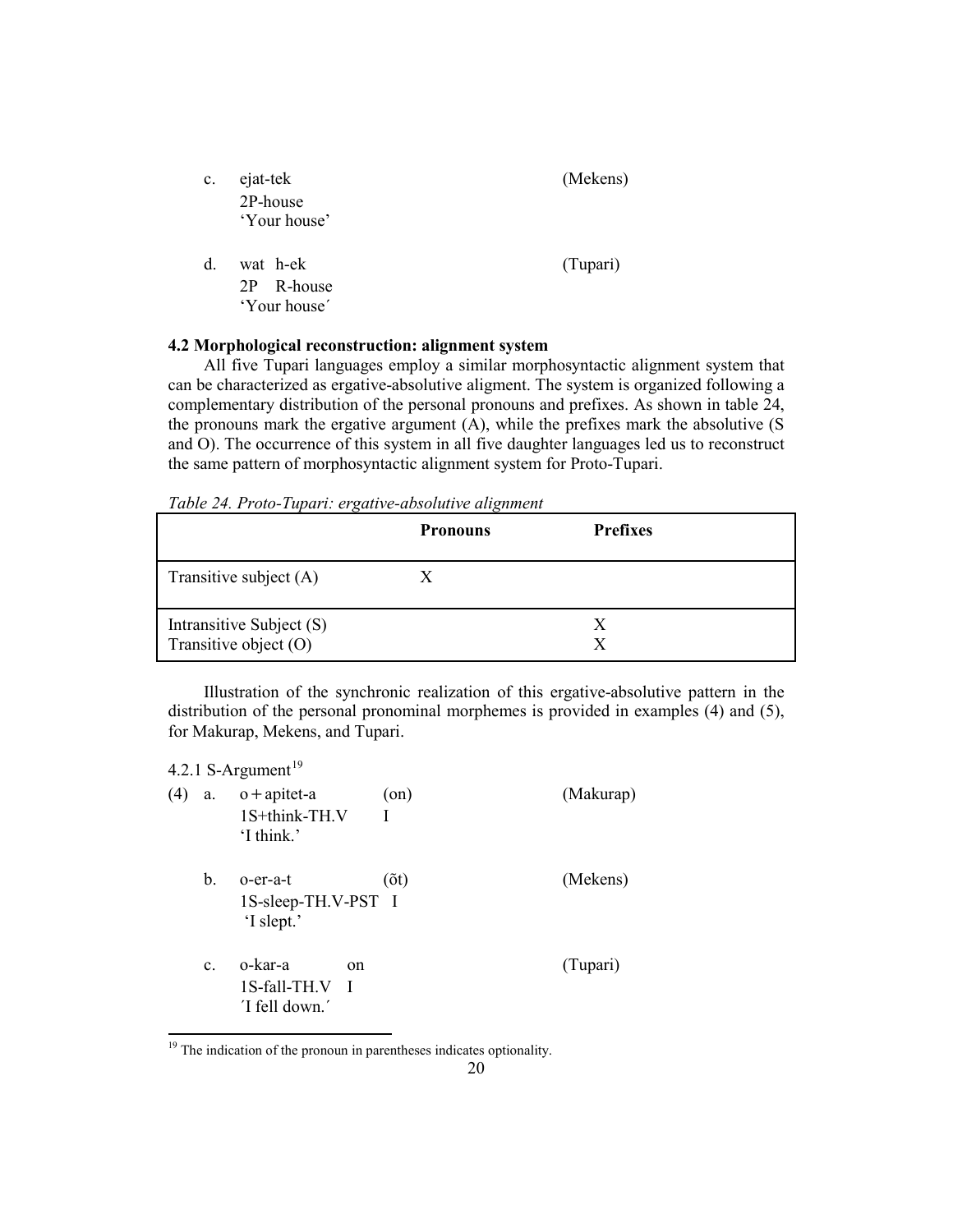#### *4.2.2 A and O-Arguments*

| (5) | a.          | tfeke              | $o +$ peat-a     | (Makurap) |
|-----|-------------|--------------------|------------------|-----------|
|     |             | he                 | 1S+look.for-TH.V |           |
|     |             | 'He looks for me.' |                  |           |
|     | b.          | $o-so-a-t$         | ět               | (Mekens)  |
|     |             | 1S-see-TH.V-PST    | you              |           |
|     |             | 'You saw me.'      |                  |           |
|     | $c_{\cdot}$ | o-to-a             | en               | (Tupari)  |
|     |             | 1S-see-TH.V you    |                  |           |
|     |             | 'You saw me.'      |                  |           |

#### **4.3 Morphological reconstruction: derivational morphemes**

The first results of the morphosyntactic comparative analysis show that the derivational morphemes are very stable throughout the historical development from Proto-Tupari to the daughter languages. We will present here only the reconstruction of the causative, verbalizer and nominalizer morphemes. All three of these morphemes have cognate forms and comparable morphosyntactic properties in the five languages.

#### *4.3.1 Reconstruction of causative morpheme*

All five Tupari languages have a causative morpheme that adds an argument to an intransitive verb, changing it into a transitive verb. The added argument functions as the object of the clause. In Mekens and Wayoro this causative morpheme has been analyzed as a transitivizer (Nogueira and Galucio, in press), that also carries the semantics of causation. In Wayoro, Mekens, and Tupari there is an allomorphy defined by the initial segment of the verb root: *mõ-; m-* occur with vowel initial roots, whereas *õ-* occurs with consonant initial roots. The systematic correspondence of form and function among all five languages and the occurrence of the same allomorphy in three languages justify the reconstruction of the causative morpheme and the same phonologically conditioned allomorphy in Proto-Tupari, as shown in table 25.

*Table 25. Causative morpheme in Proto-Tupari*

|           | Akuntsú | <b>Wavoro</b>                 |     |                             |              | Makurap Mekens Tupari Proto-Tupari |
|-----------|---------|-------------------------------|-----|-----------------------------|--------------|------------------------------------|
| Causative | $mo-$   | $m\tilde{o}$ -/ $\tilde{o}$ - | mõ- | $m\tilde{o}$ -/ $\tilde{o}$ | $m-\delta$ - | *mõ-/õ-                            |

The synchronic use and distribution of the causative morpheme is illustrated for Akuntsú, Makurap, Mekens, and Tupari in examples (6) to (9) below.

|  | $(6)$ a. t-akar-a | (Akuntsú) |
|--|-------------------|-----------|
|  | 3S-fall-TH.V      |           |
|  | '(he) fell down.' |           |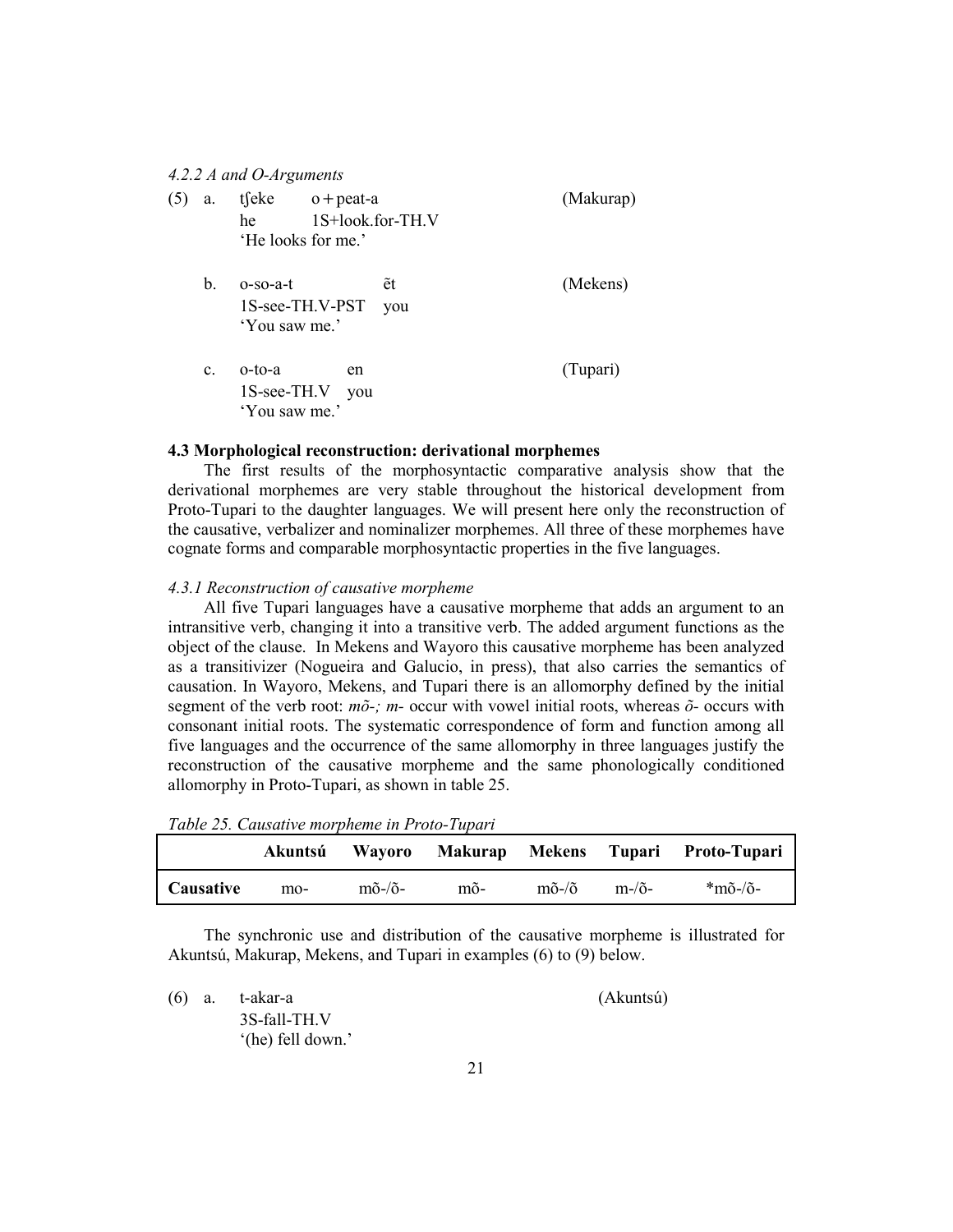b. ɨkɨ mo-kar-a on water CAUS-fall-TH.V I 'I made the water fall down.'

- (7) a. xawi e+kat-a (Makurap) child 3S+fall.down-IMPERF 'The child falls down.'
	- b. on xawi mõ-kat-a 1S child CAUS-fall.down-IMPERF 'I make the child fall down.'
- (8) a. kɨrɨt se-er-a-t (Mekens) child 3C-sleep-TH.V-PST 'The child slept.'
	- b. kɨrɨt mo-er-a-t child CAUS- sleep-TH.V-PST 'He made the child sleep.'
- (9) a. kir-et te-?et-na (Tupari) child-DET 3S-sleep-TRSLT 'The child slept.'
	- b. kɨr-et õ-ʔer-a on child-DET CAUS-sleep-TH.V I 'I made the child sleep.'

#### *4.3.2 Reconstruction of a verbalizer morpheme*

There are a number of verbalizer morphemes in the Tupari languages. We analyze here only the transitivizer, reconstructed as *\*ka*. Again the systematic correspondence of form and function in the daughter languages leads to the reconstruction of this morpheme in Proto-Tupari, as shown in table 26. This morpheme occurs in all five languages, and derives verbs from adjectives<sup>[20](#page-20-0)</sup>. It occurs as a suffix in four languages, and as a free causative verb only in Makurap. Following the general tendency of directionality in grammaticalization processes that goes from lexical items to bound grammatical morphemes, we reconstruct the transitivizer as a free verb that grammaticalizes as a

<span id="page-22-0"></span><sup>&</sup>lt;sup>20</sup> In Wayoro, all verbs are formed by a root plus a verbalizer morpheme. In addition to its role as deriving a verb from an adjective stem, the verbalizer *-ka* also functions as one of these verbal formatives in the language (Nogueira, 2011).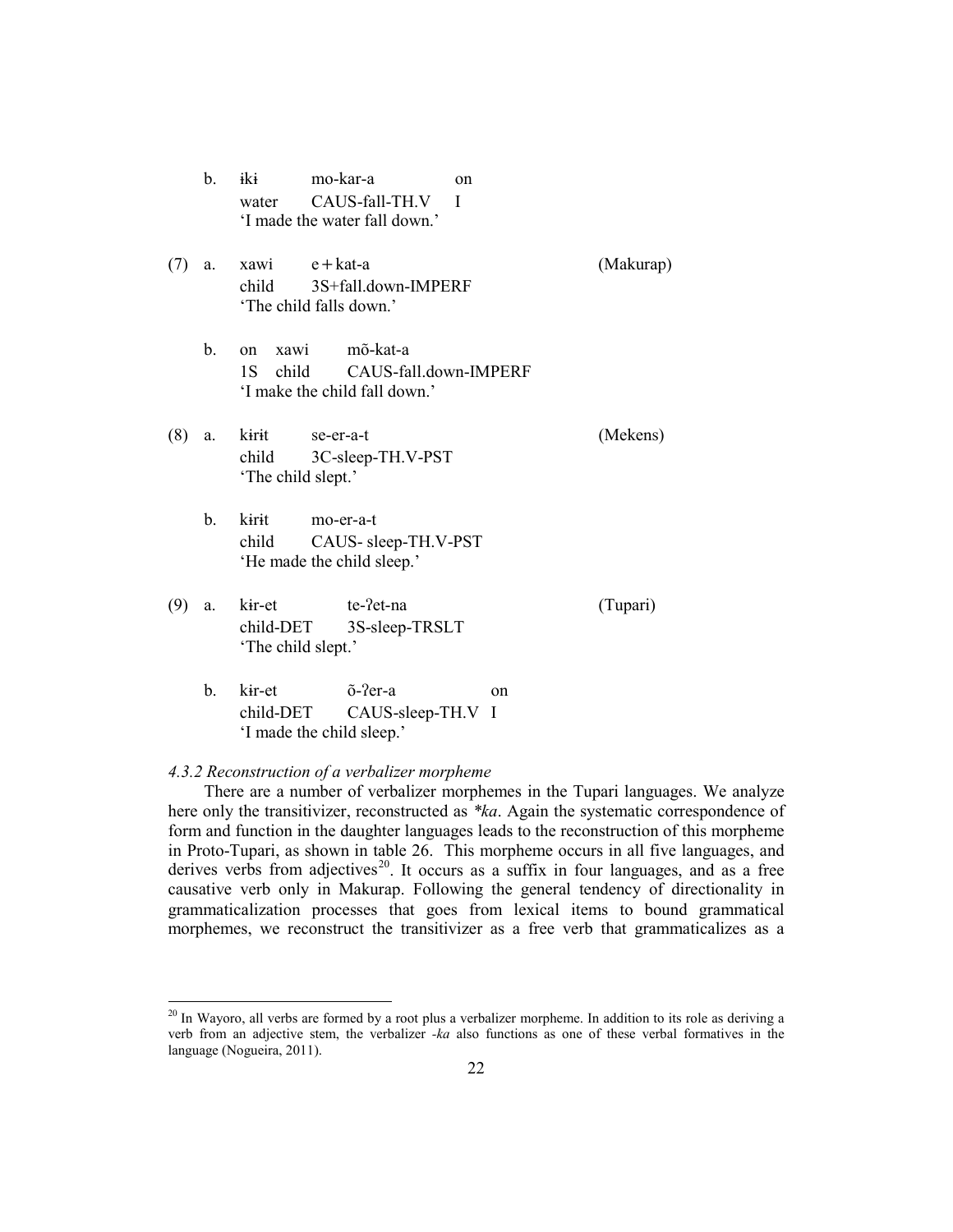derivational morpheme in four of the languages<sup>[21](#page-22-0)</sup>. Examples of this morpheme are provided in (10) for all five languages.

|                | Akuntsú                                                                                           | Wayoro                     | <b>Makurap</b>          | <b>Mekens</b>     | <b>Tupari</b> | Proto-<br>Tupari |
|----------------|---------------------------------------------------------------------------------------------------|----------------------------|-------------------------|-------------------|---------------|------------------|
| Transitivizer  | -ka                                                                                               | $-k$                       | ka<br>'Caus V'          | -ka               | -ka           | *ka              |
| $(10)$ a.      | $o-po$<br>1S-hand<br>'I'm smelling my hand.'                                                      | ĩ-ka<br>$smell(N)$ -VRBLZR |                         |                   | (Akuntsú)     |                  |
| $\mathbf{b}$ . | kißi<br>õn<br>1S<br>stick<br>'I bent the stick.'                                                  | pikareņ-k-a-t              | crooked-VRBLZR-TH.V-PST |                   | (Wayoro)      |                  |
| $\mathbf{c}$ . | o+atum-et<br>1S-hair-GEN<br>'I wet my hair.'                                                      | $k-a^{22}$<br>wuyo<br>wet  | <b>CAUS.V-IMPERF</b>    | on<br>$\mathbf I$ | (Makurap)     |                  |
| d.             | kobo<br>perop-ka-t<br>beans<br>'He/she cooked beans.'                                             | cooked-TR-PST              |                         |                   | (Mekens)      |                  |
| e.             | okio-t<br>ipor-et<br>man-DET fish-DET intestine; gut(N)-VRBLZR-TH.V<br>'The man gutted the fish.' | mekit-k-a.                 |                         |                   | (Tupari)      |                  |

*Table 26. Verbalizer (transitivizer) morpheme in Proto-Tupari*

# *4.3.3 Reconstruction of nominalizer morpheme*

In all five Tupari languages, there is a productive nominalizer morpheme *-ap/-p* that applies to transitive and intransitive verbs and derives a noun. The systematic form and function of this morpheme in the daughter languages leads to the reconstruction of a nominalizer morpheme *\*-ap* in Proto-Tupari (table 27), which derives action, instrumental and other circumstantial nouns. Examples are given in (11) below.

<sup>&</sup>lt;sup>21</sup> The notion of grammaticalization is used here in the sense defined by Hopper and Traugott (1993) as the process of a lexical item becoming a bound grammatical item.

<span id="page-23-0"></span> $22$  In Makurap, Mekens, and Tupari, the last vowel of the verbalizer morpheme fuses with the thematic vowel *-a*.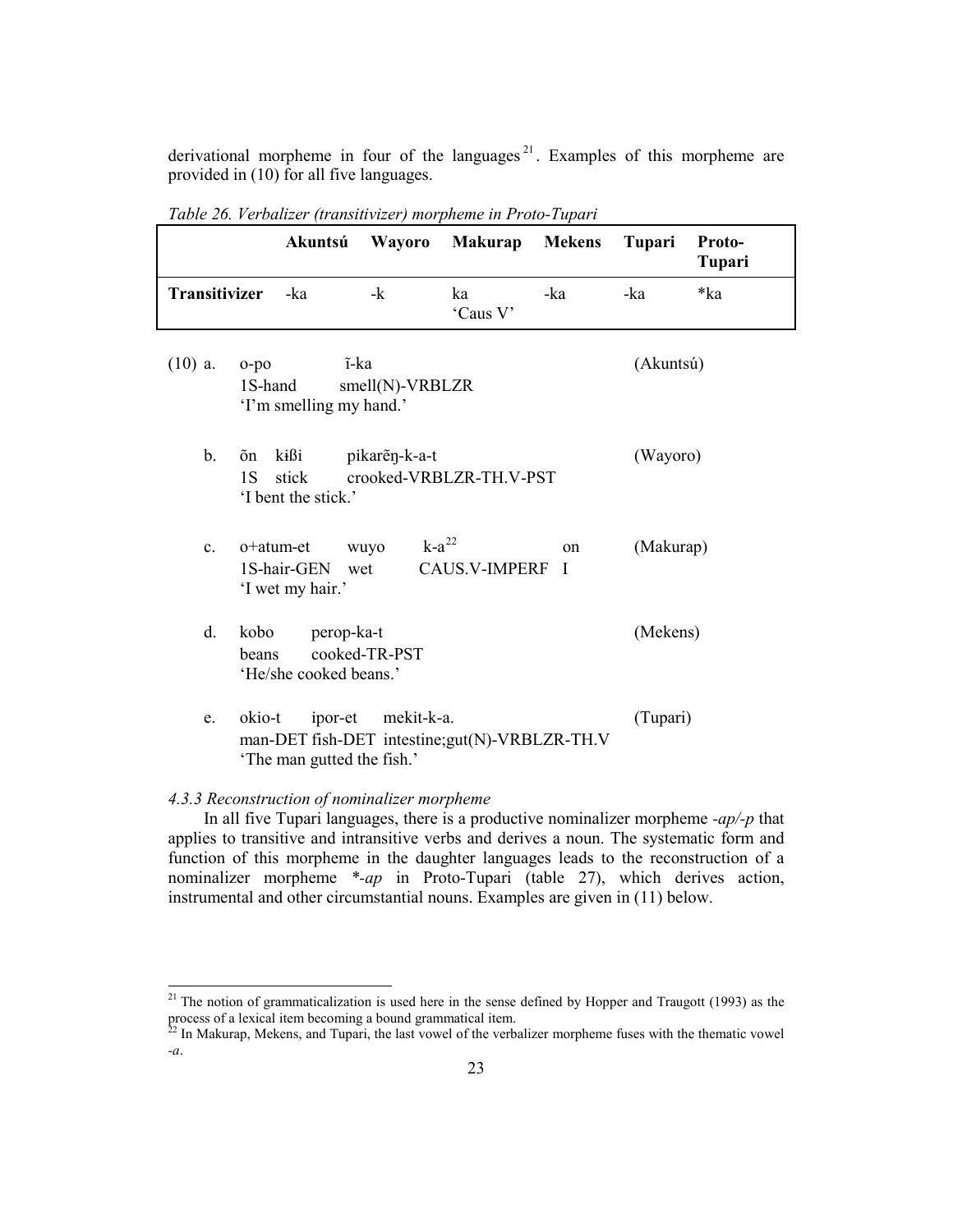|                    |                             | Akuntsú                                    | <b>Wayoro</b>                                                          | <b>Makurap</b>                                       | <b>Mekens</b>        | <b>Tupari</b> | Proto-<br>Tupari |
|--------------------|-----------------------------|--------------------------------------------|------------------------------------------------------------------------|------------------------------------------------------|----------------------|---------------|------------------|
| <b>Nominalizer</b> |                             | -ap                                        | $-p$                                                                   | $-ap$                                                | $-ap$                | -ap           | $*$ -ap          |
| $(11)$ a.          | $at$ [0-ap<br>'soap'        | wash-NOM                                   |                                                                        |                                                      |                      |               | (Akuntsú)        |
| b.                 | man<br>te-ndaip<br>$3$ -son | ngwajkip iβoj-tĩkwa-p<br>mẽ<br><b>POSP</b> | $fish(N)$ -fish $(V)$ -NOM<br>'The man gave a fishing net to his son.' | $p\tilde{o}-\varnothing-\tilde{a}-n$                 | give-VRBLZR-TH.V-PST |               | (Wayoro)         |
| c.                 | er-ap                       | sleep-NOM                                  |                                                                        | 'The event of sleeping; the place where one sleeps.' |                      |               | (Makurap)        |
| d.                 | mi-ap                       | kill;shoot-NOM<br>'arrow; gun'             |                                                                        |                                                      |                      |               | (Mekens)         |
| e.                 | 'spoon'                     | arop-k-ap<br>food-ingest-INSTR             |                                                                        |                                                      |                      |               | (Tupari)         |

*Table 27. Nominalizer morpheme in Proto-Tupari*

# **5. Internal classification**

In an attempt to advance a proposal for the internal classification of the Tupari branch, we analyzed the phonological and morphological processes of linguistic change proposed for the historical development of the daughter languages. The shared innovations were used as indications of subbranchings. It is interesting to compare the results in table 28.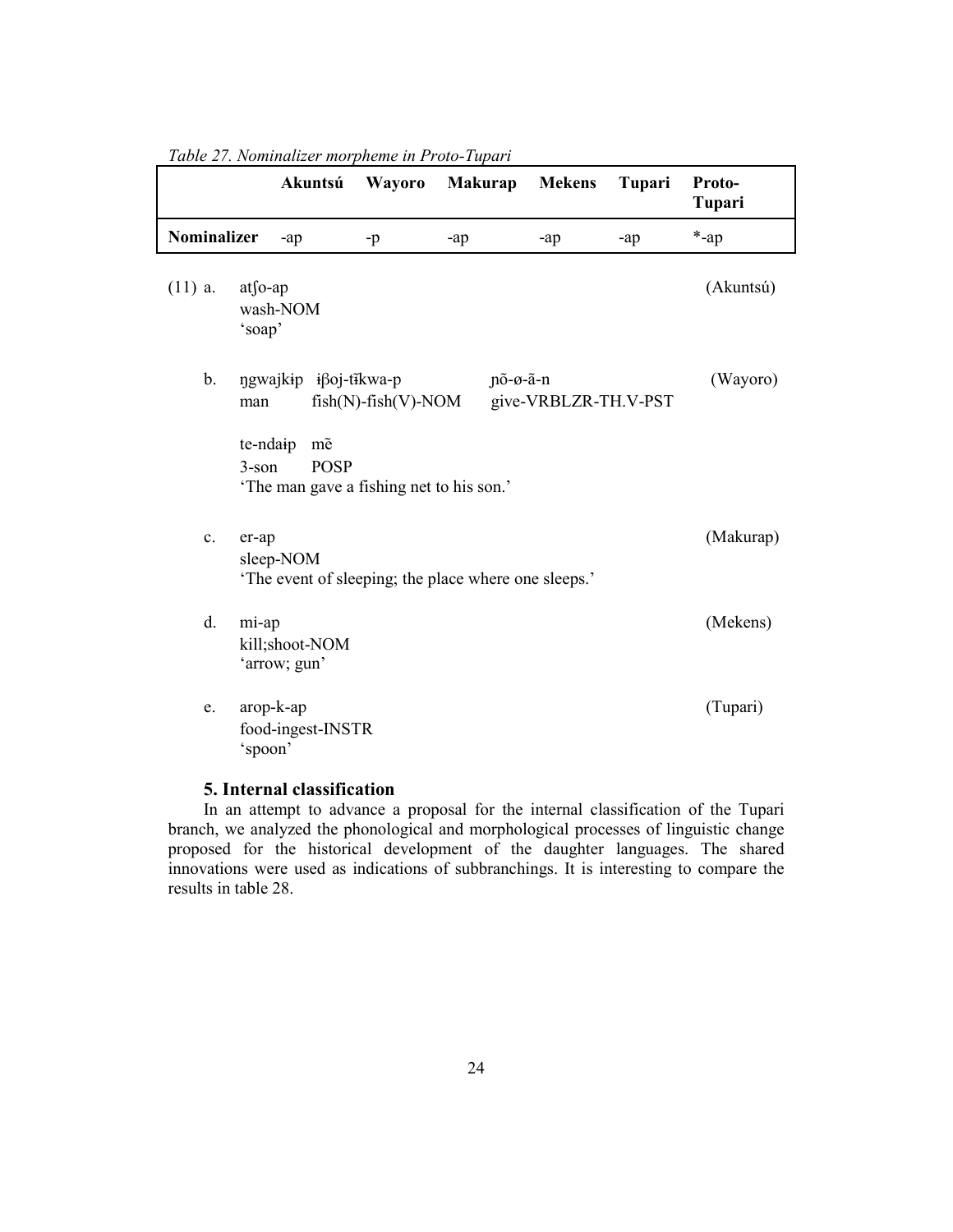*Table 28. Shared innovations in the historical development of the Tupari languages*

| <b>Shared phonological innovations</b>                                                         |
|------------------------------------------------------------------------------------------------|
| 1. Akuntsú & Mekens & Tupari: *m > p; *n > t; *n > k before oral vowels                        |
| 2. Mekens & Tupari: $*t > ts/s$ next to [e; i]                                                 |
| 3. Makurap & Tupari: *k*> $\beta/w$ ; *g <sup>w</sup> > $\beta/w$ ; n <sup>w</sup> > $\beta/w$ |
| 4. Makurap & Tupari & Wayoro: $*ts > t$                                                        |
| <b>Shared Morphological innovation</b>                                                         |
| 5. Akuntsú & Tupari & Wayoro: Morphological shift – Plural morpheme $>$ 2nd                    |
| person pronoun                                                                                 |
| 6. Akuntsú & Mekens & Tupari & Wayoro: regrammaticalization – Causative verb                   |
| $>$ transitiver suffix                                                                         |

Considering both groups of innovations, Tupari appears to be the language that changed the most from Proto-Tupari, since it participates in all six identified shared innovations. Apparently, Tupari shares two or more changes with all the other languages, but in different subgroupings. Tupari and Mekens share changes (1, 2, 6), Tupari and Akuntsú share changes (1, 5, 6), Tupari and Wayoro share changes (4, 5, 6), and Tupari and Makurap share changes (3, 4).

No clear subgrouping appears on the basis of sound changes, which is not surprising since they are unmarked processes (except  $*ts > t$ ) that could be the results of independent evolution. The sound changes also do not correlate neatly with the lexicostatistical subgrouping.

However, the shared morphological innovations are consistent with the lexicostatistical internal classification, which separates Makurap off from the other languages at an early date.

We expect to find more evidence for the internal classification as comparison and reconstruction progress.

# **6. References**

- Alves, Poliana. M. (2002). Flexão relacional em Tupari e em Tupi-Guaraní. In Ana S. A. Cabral and Aryon D. Rodrigues (eds.), *Línguas Indígenas Brasileiras: Fonologia, Gramática e História. Atas do I Encontro Internacional do Grupo de Trabalho sobre Línguas Indígenas da ANPOLL*. Belém: UFPA. pp. 269-273.
- Alves, Poliana. M. (2004). *O léxico do Tuparí: proposta de um dicionário bilíngüe.* Doctoral Dissertation, Universidade Estadual Paulista "Júlio de Mesquita", São Paulo.
- Aragon, Carolina. C. (2008). *Fonologia e aspectos morfológicos e sintáticos da língua Akuntsú.* Master's thesis, Universidade de Brasília, Brasília.
- Aragon, Carolina and Fernando O. Carvalho. (2007). Análise acústica das vogais orais da língua Akuntsú. *Revista da ABRALIN,* v. 6, n. 2, pp. 41-55.
- Braga, Alzerinda. (1992) *A fonologia segmental e aspectos morfofonológicos da língua Makurap (Tupí).* Master's thesis, Universidade Estadual de Campinas, Campinas.
- Braga, Alzerinda. (2005). *Aspects Morphosyntaxiques de la Langue Makurap/Tupi.* Doctoral Dissertation, Université de Toulouse, Le Mirail.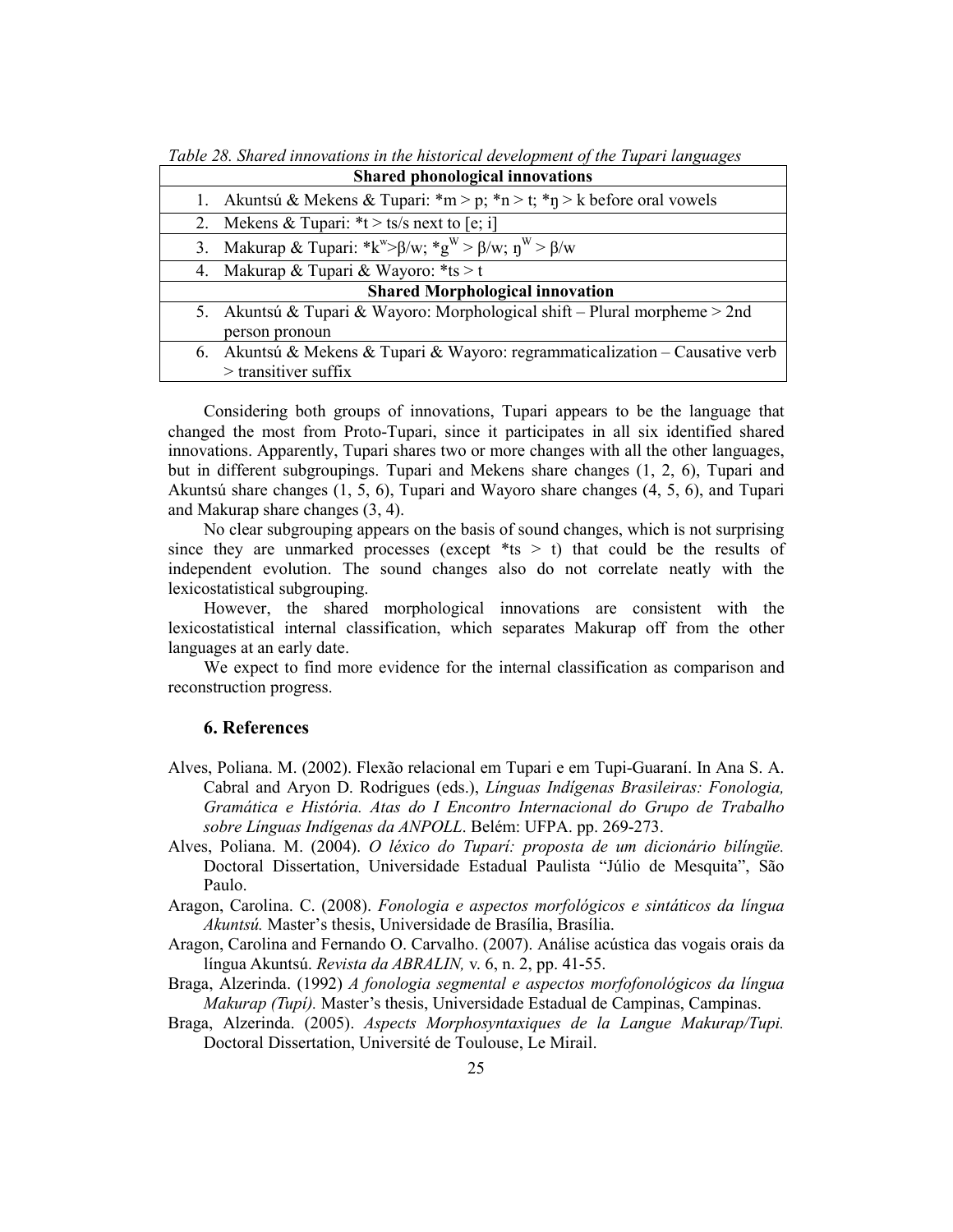- Cabral, Ana S. A. C and Carolina Aragon. (2005). A posição da língua Akuntsú na família lingüística Tuparí. In *Anais do IV Congresso Internacional da ABRALIN*, pp. 1533-1539.
- Chang, S., Plauché, M. C., & Ohala, John J. (2001). Markedness and consonant confusión asymmetries. In E. Hume and K. Johnson (eds.), *The role of speech perception in phonology*. San Diego CA: Academic Press. 79-101.
- Drude, Sebastian. (2006). On the position of the Awetí language in the Tupí family. *Guaraní y "Mawetí-Tupí-Guaraní". Estudios históricos y descriptivos sobre una familia lingüística de América del Sur*, ed. Dietrich, Wolf and Haralambos Symeonidis, pp. 47-68. Berlin & Münster: LIT Verlag.
- Fox, Anthony. (1995). *Linguistic Reconstruction: an introduction to theory and method.* New York: Oxford University Press.
- Gabas Jr., Nilson. (2000). Genetic relationship within the Ramaráma family of the Tupí stock (Brazil). In Hein van der Voort and Simon van de Kerke (eds.), *Indigenous languages of lowland South America* [ILLA vol. 1\, pp. 71-82. Leiden: CNWS.
- Gabas Jr., Nilson. (2005). Classificação da língua Akuntsú. *Estudos Lingüísticos XXXVI*:105-110. Campinas: UNICAMP.
- Galucio, Ana Vilacy. (2001). *The Morphosyntax of Mekens (Tupi).* Doctoral Dissertation, The University of Chicago, Chicago.
- Galucio, Ana Vilacy. (2002), O prefixo i- em Tupi: morfema antipassivo vs. marcador pronominal incorporado. In Cabral and Rodrigues (eds.), *Línguas Indígenas Brasileiras: Fonologia, Gramática e História.* Tomo I:274-287, Belém: UFPA.
- Galucio, Ana Vilacy. (2006). *Narrativas tradicionais Sakurabiat*: mayãp ebõ. Belém: Museu Paraense Emilio Goeldi.
- Galucio, Ana Vilacy. (2011). Subordinate adverbial constructions in Mekens. In RIK, van G.; HAUDE, K; Muysken, P. *Subordination in native south american languages*. Amsterdam: John Benjamins.
- Galucio, Ana Vilacy and Nilson Gabas Jr. (2002). Evidências para o agrupamento genético Karo-Puruborá, Tronco Tupí. Paper presented at the *17° Encontro nacional da ANPOLL*, Gramado.
- Galucio, Ana Vilacy and Antonia F. Nogueira. (2007). *Reconstrução do Proto-Tupari: revisão e ampliação.* In *Proceedings of the Congresso Internacional da Associação Brasileira de Lingüística*. Belo Horizonte: UFMG Press, pp. 390-391.
- Hanke W., M. Swadesh and A. D. Rodrigues. (1958). Notas de Fonologia Mekens. In J. Comas (ed.), *Miscellanea Paul Rivet* octogenario dicata, vol. II, pp. 187-217, México.
- Hopper, Paul J. and Elizabeth C. Traugott. (1993). *Grammaticalization.* Cambridge: Cambridge: Cambridge University Press.
- Istituto Socioambiental. (2012). *Povos indígenas no Brasil*. Brasil: ISA. Available at: [<http://pib.socioambiental.org/pt>](http://pib.socioambiental.org/pt) [Accessed 12 February 2012]
- Jeffers, Robert. J. and Ilse Lehiste. (1986). *Principles and methods for historical linguistics.* Cambridge: MIT Press.
- Metraux, Alfred. (1928). *La civilisation matérielle des tribus Tupí-Guaraní.* Paris: Paul Geuthner.
- Moore, Denny. (2005). Classificação interna da família lingüística Mondé. *Estudos Lingüísticos XXXIV*: 515-20, Campinas:UNICAMP.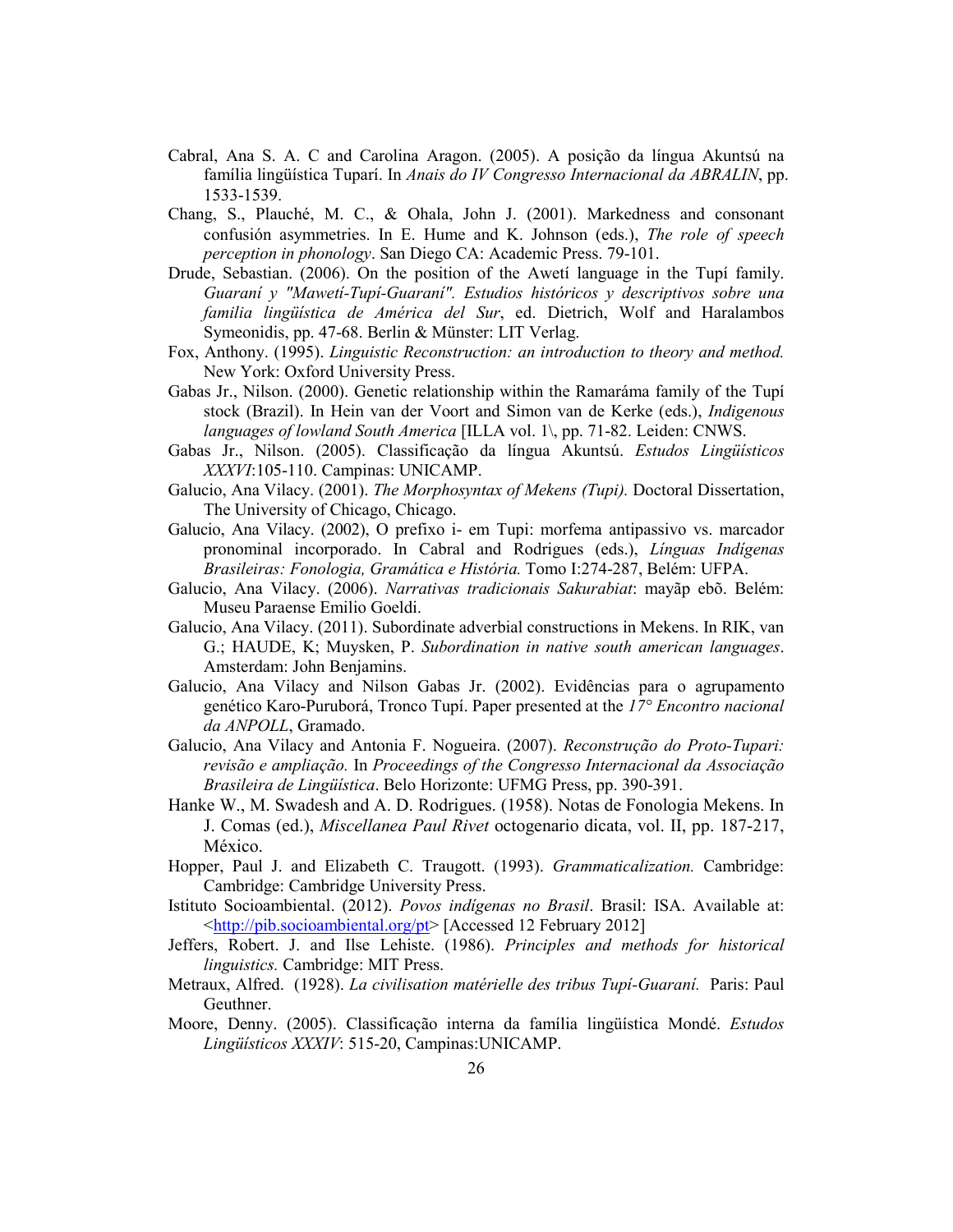- Moore, Denny and Ana Vilacy Galucio. (1994). Reconstruction of Proto-Tupari consonants and vowels. Proceedings of the *Proceedings of the Meeting of the Society for the Study of the Indigenous Languages of the Americas July 2-4, 1993 and the Hokan-Penutian Workshop July 3, 1993*: 119-37.
- Nogueira, Antonia F. (2007). Contribuição ao estudo histórico-comparativo da família Tupari (Tupi): aspectos fonológicos, morfológicos e morfossintáticos. In *Anais Seminário de Iniciação Científica* 15 **(**CD-ROM), Belém: MPEG.
- Nogueira, Antonia F. (2008). *Investigação histórico-comparativa de aspectos morfológicos e morfossintáticos das línguas Makurap, Mekens e Tupari, família Tupari (Tupi)*. Trabalho de Conclusão de Curso (TCC), Universidade Federal do Pará, Belém.
- Nogueira, Antonia F. (2010). Sobre (alteração de) valência em verbos da língua Wajoro (ou Wayoró, tronco Tupi, Rondônia). In *Anais Jornada Nacional de Estudos Linguísticos,* 23, Teresina. (CD-ROM). Teresina: GELNE.
- Nogueira, Antonia F. (2011). *Wayoro e*̃*me*̃*to: fonologia segmental e morfossintaxe verbal.* Master's thesis, Universidade de São Paulo, São Paulo.
- Nogueira, Antonia F. and Ana Vilacy Galucio. (*to appear*) Causativização e alteração de valência em Mekens e Wayoro. In Queixalos, F., S. Telles, A. C. Bruno (eds.), *Phonology and Syntax of Amazonian languages 3*.
- Picanço, Gessiane. (2010). A Reconstruction of Nasal Harmony in Proto-Mundurukú (Tupi). In S. Gildea and A. V. Galucio (eds.) *International Journal of American Linguistics* 76: 411-438.
- Rodrigues, Aryon D. (1964). A classificação do tronco lingüístico Tupí. *Revista de Antropologia 12*: 99-104.
- Rodrigues, Aryon D. (1980). Tupí-Guaraní e Mundurukú: evidências lexicais e fonológicas de parentesco genético. *EL Estudos Lingüísticos. Revista Brasileira de Lingüística Teórica e Aplicada 3*: 194-209.
- Rodrigues, Aryon D. (1984/85). Relações internas na família lingüística Tupí-Guaraní. *Revista de Antropologia 27/28*: 33-53.
- Rodrigues, Aryon D. (2002). Correspondêcias lexicais e fonológicas entre Tupí-Guaraní e Tuparí. In Cabral and Rodrigues (eds.), *Línguas Indígenas Brasileiras: Fonologia, Gramática e História.* Tomo I: 288-97. Belém: UFPA.
- Rodrigues, Aryon D. (2005). As vogais orais do Proto-Tupí. In Aryon D. Rodrigues and Ana S. A. C. Cabral (eds.), *Novos estudos sobre línguas indígenas*, pp. 35-46. Brasília: Editora da UNB.
- Rodrigues, Aryon D. (2007). As consoantes do Proto-Tupí. . In Ana S. A. C. Cabral and Aryon D. Rodrigues (eds.), *Línguas e Culturas Tupí*, pp. 167-203. Campinas: Curt Nimuendajú.
- Rodrigues, Aryon D. and Wolf Dietrich. (1997). On the linguistic relationship between Mawé and Tupí-Guaraní. *Diachronica XIV*: 265-304.
- Santos, Jarde F. (2010). *Documentação da língua Wayoró:* para a preservação das línguas indígenas amazônicas. 2010. Master's thesis, Fundação Universidade de Rondônia, Guajará-Mirim.
- Seki, L. (2002). Aspectos Morfossintáticos do Nome em Tuparí. In Cabral and Rodrigues (eds.), *Línguas Indígenas Brasileiras: Fonologia, Gramática e História. Tomo I:*327-37. Belém: UFPA.